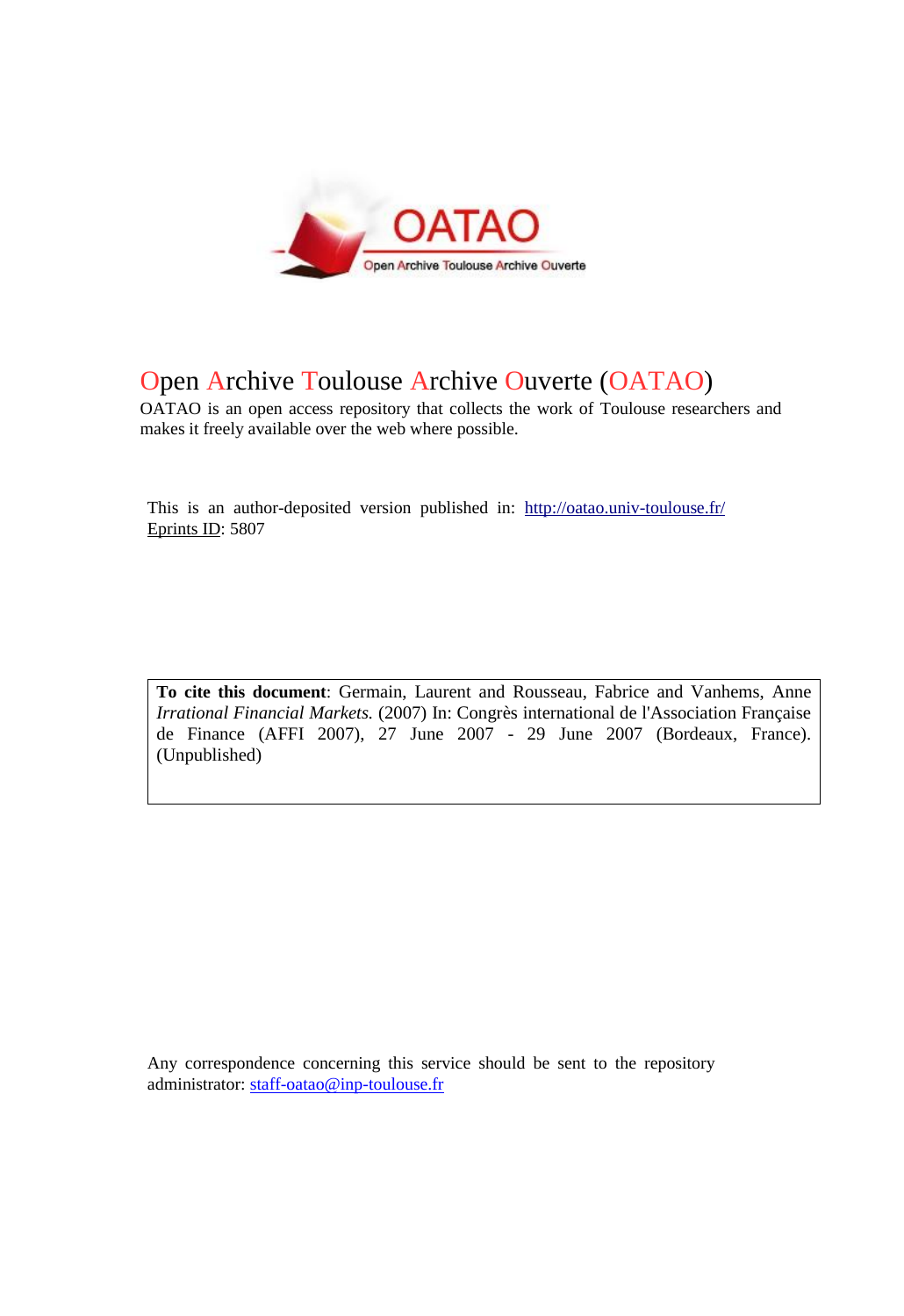## **Irrational Financial Markets**

Laurent Germain, Fabrice Rousseau, and Anne Vanhems<sup>†</sup>

<sup>\*</sup>Toulouse Business School, and Europlace Institute of Finance. Contact Address: Toulouse Business School, 20 Boulevard Lascrosses - BP 7010 - 31068 Toulouse Cedex 7 - France, phone:  $+33$  (0)5 61 29 49 49, fax:  $+33$  (0)5 61 29 49 94, e-mail: l.germain@esc-toulouse.fr.

<sup>&</sup>lt;sup>†</sup>National University of Ireland Maynooth, Maynooth County Kildare, Ireland, phone: + 353 (0)1 7084568, fax: +353 (0)1 7083934, e-mail: fabrice.rousseau@nuim.ie.

<sup>&</sup>lt;sup>‡</sup>Toulouse Business School, 20 Boulevard Lascrosses - BP 7010 - 31068 Toulouse Cedex 7 - France, phone:  $+33$  (0)<br>5 61 29 49 49, fax:  $+33$  (0)<br>5 61 29 49 94, e-mail: a.vanhems@esctoulouse.fr.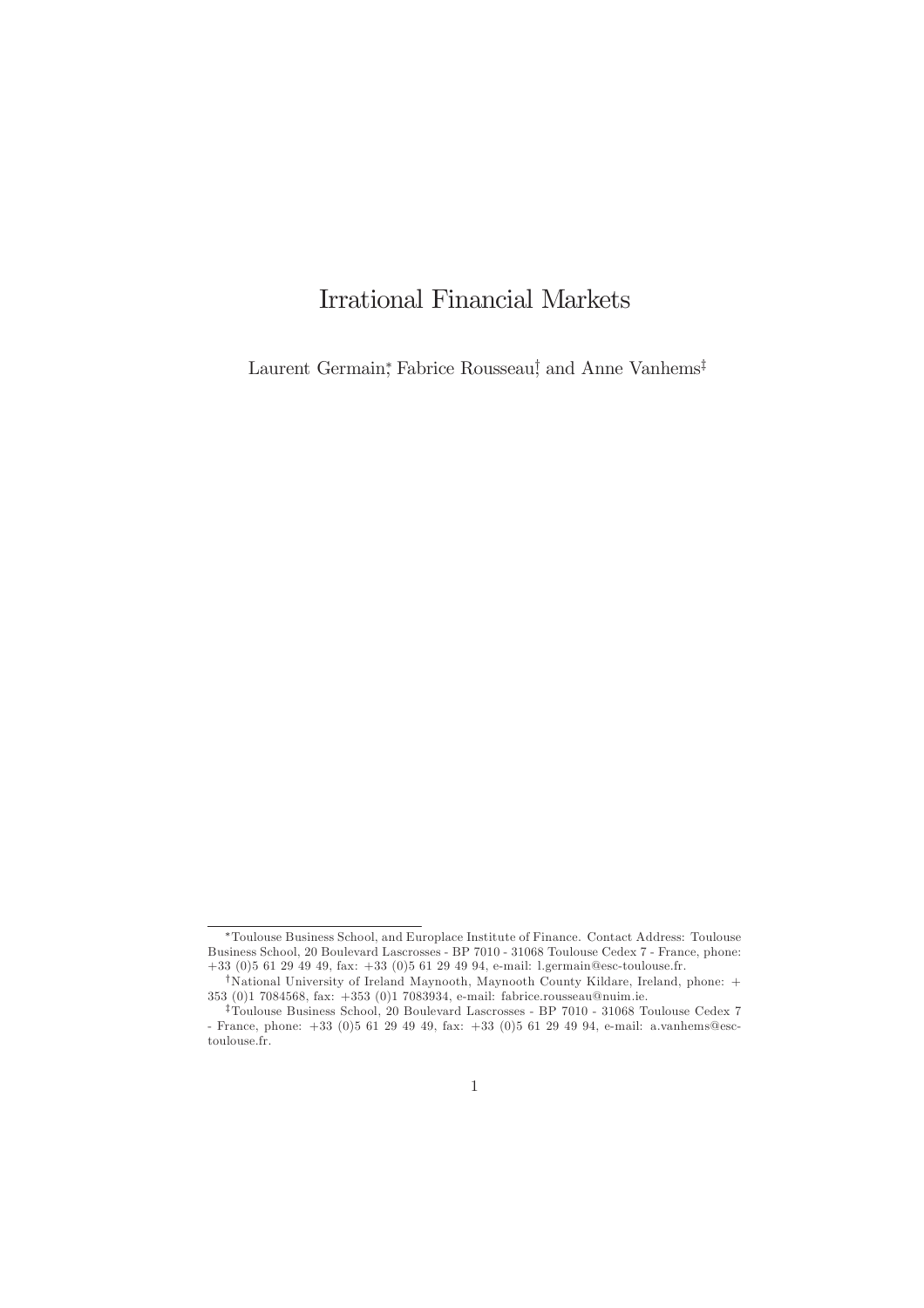# **Irrational Financial Markets**

## Abstract

We analyze a model where irrational and rational informed traders exchange a risky asset with competitive market makers. Irrational traders misperceive the mean of prior information (optimistic/pessimistic bias), the variance of prior information (better/lower than average effect) and the variance of the noise in their private signal (overconfidence/underconfidence bias). When market makers are rational we obtain results identical to Kyle and Wang (1997). However if market makers are irrational, we obtain that moderately underconfident traders can outperform rational ones and that irrational market makers can fare better than rational ones. Lastly we find that extreme level of confidence implies high trading volume.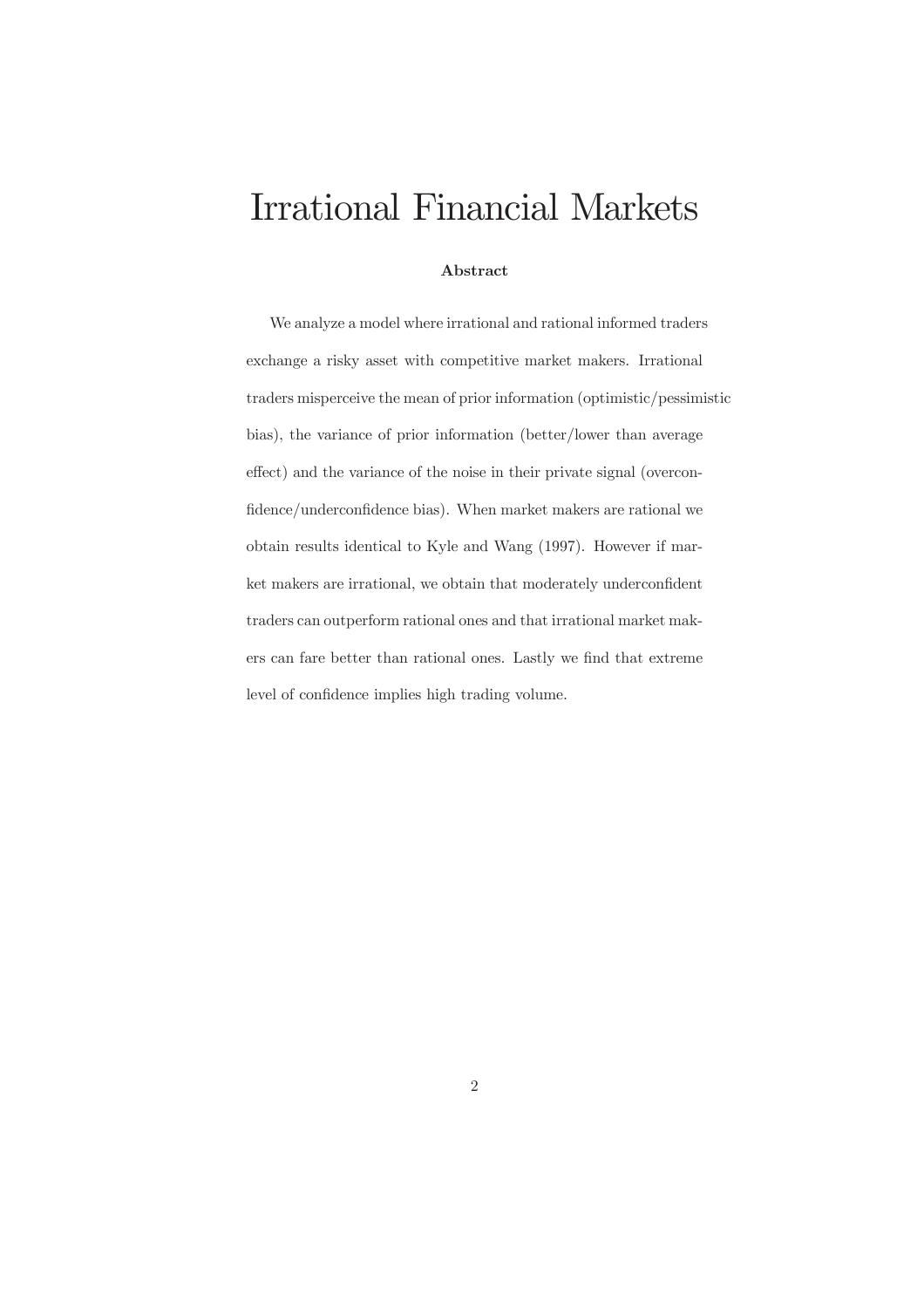#### Introduction  $\mathbf{1}$

Economic and financial theory have widely used the assumption that agents behave rationally. Such an assumption has failed to explain some properties observed in financial markets such as  $(i)$  the low responsiveness or sometimes high responsiveness of the price to new information [Ritter (1991) and Womack  $(1996)$ ,  $(ii)$  the excessive volume traded [Dow and Gorton (1997)],  $(iii)$  underreaction or overreaction of market participants [Debondt and Thaler (1985)], and  $(iv)$  the excessive volatility observed in financial markets [Shiller (1981, 1989). In order to explain these properties, financial economists have assumed that investors may have some psychological traits which would lead them to behave irrationally.

Our paper follows that line of research as it assumes that some traders are irrational. All traders are strategic agents and, moreover, irrational investors have erroneous beliefs about  $(i)$  the mean of prior information (returns of the risky asset) and,  $(ii)$  the volatility of the asset returns as well as the variance of the noise in their private information.<sup>1</sup> The former refers to as the optimistic/pessimistic bias. The latter, i.e.  $(ii)$ , refers to as the underconfident/overconfident bias for the misperception of the variance of the noise and

Kandel and Pearson (1995) find that people might have different interpretation of public signal. This motivates the fact that traders may disagree on the interpretation of prior information.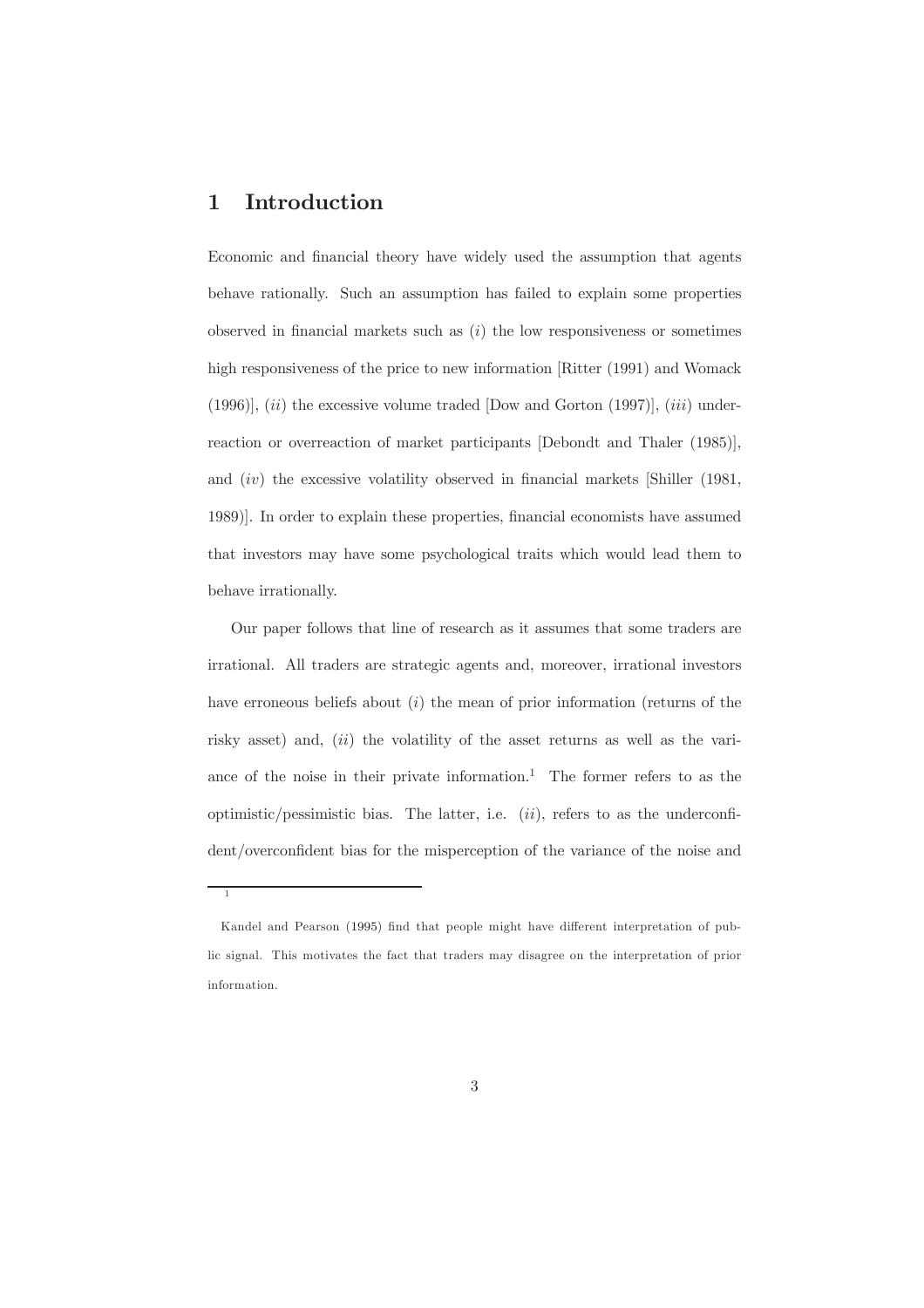the better/lower-than-average effect for the misperception of the variance of the prior information.<sup>2</sup> We also explore the possibility for the presence of irrational market makers who misperceive both the variance and the mean of prior information. Following such a framework, we find that a moderately underconfident trader can outperform a rational trader when the irrational trader and the market maker have sufficiently different beliefs concerning the expectation of prior information (optimism/pessimism bias).

This surprising result can be explained as follows. Due to her misperception of the mean of prior information, an irrational market maker distorts the price function. She increases (decreases) the overall level of price, through a price drift, if she is optimistic (pessimistic). An irrational trader can outperform a rational trader only if he can successfully commit to trade aggressively. Given the trader's optimism/pessimism bias and the fact that he is privately informed, he has two variables to successfully achieve this commitment:  $(i)$  his trading on private information and  $(ii)$  his trading due to his optimism/pessimism bias and due to his response to the price drift. An underconfident trader trades less intensely on private information than a rational trader. However, if he disagrees with the market maker's beliefs of the mean he will trade more aggressively on

 $\overline{2}$ 

In our model, the cognitive biases lead to the different priors formed by the market participants. The heterogeneity in the priors is a driving force for the results obtained. The model could alternatively be understood as a model of heterogeneous beliefs that are not a consequence of irrationality. The same results would be obtained.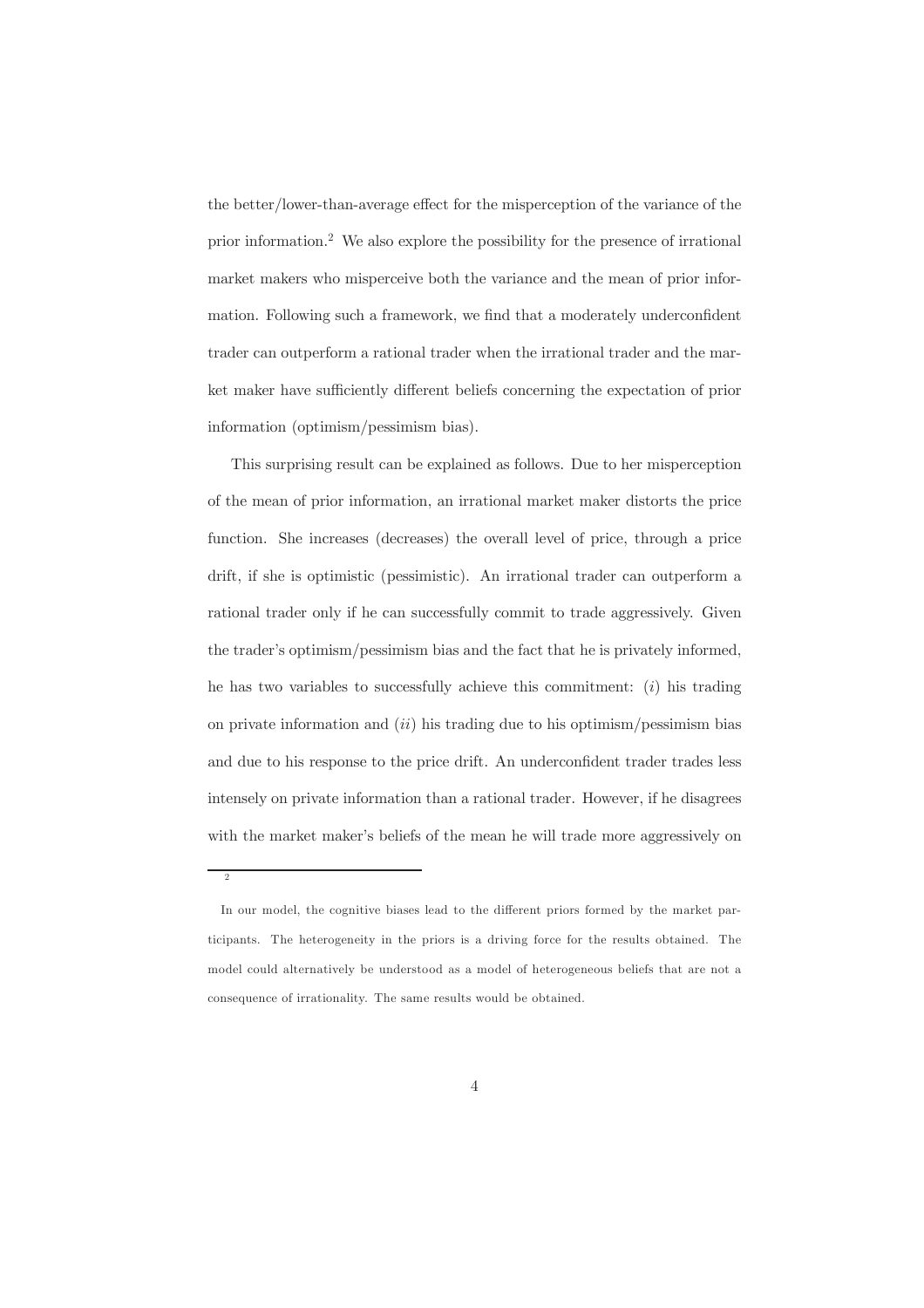his second component, i.e. the part of his trading due to his misperception of the mean and to his response to the price drift, than his rational counterpart. The greater the disagreement, the larger the irrational's response to the drift. This can lead to a successful commitment to trade aggressively from a moderately underconfident trader.

This result relies on two important points:  $(i)$  the market maker's irrationality and  $(ii)$  the disagreement about the mean of prior information between the irrational traders and the irrational market maker.

The first point is documented in two recent papers. First, Oberlechner and Osler  $(2007)$  show that foreign exchange dealers are irrational: they underestimate uncertainty (miscalibration) as well as overestimate their own success (hubris). Moreover, they find that the irrational dealers are not driven out of the market over time. This study is based on a survey sent out to North American currency market professionals. They find that almost 1 in 2 professional displays the miscalibration bias.<sup>3</sup> Second, Greenwood and Nagel  $(2007)$  analyze the trading behavior of experienced and inexperienced mutual fund managers during the technology bubble of the late 1990s. They show that irrationality, i.e. optimism, carries over to inexperienced financial market professionals in the performance of their key job functions, with real money at stake.

Krichene (2004) illustrates the second point. His analysis recovers the euro-

 $\overline{2}$ 

The miscalibration effect in expert predictions is a well known fact to psychologists. For a review see Russo and Schoemaker (1991).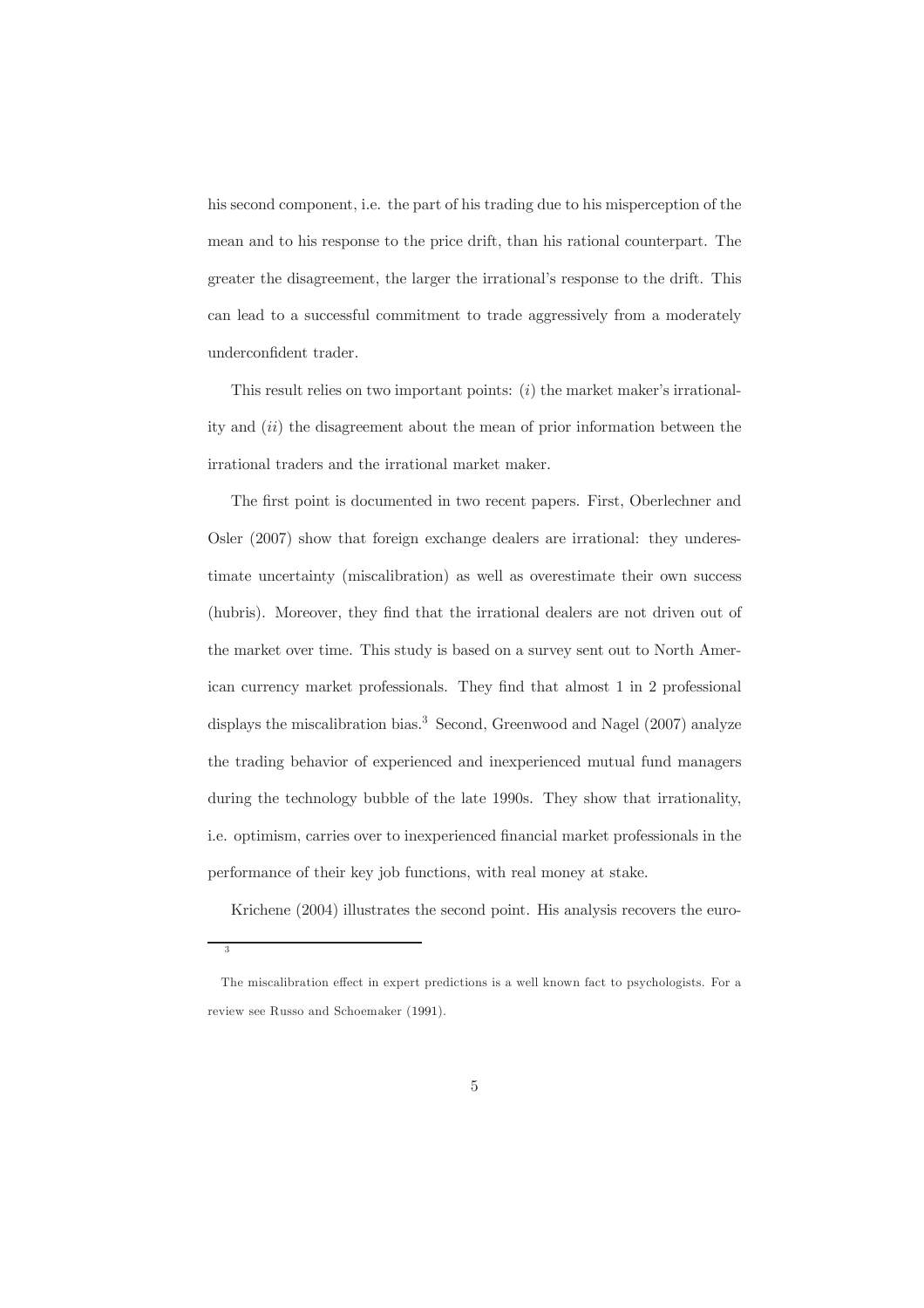dollar rate from option prices for June 2004 as expected by market participants on May 5, 2004. He finds that the market was constituted with two distinct groups of traders. One was expecting an appreciation of the dollar with respect to the euro and one was anticipating a depreciation of the dollar against the euro. Such a situation with the presence of two groups having distinct beliefs can occur during a transition period for the market when some market participants change their beliefs regarding the asset while others keep their beliefs. Our paper can be viewed in that way when we analyze the case where traders and market makers do not have the same beliefs.

As said earlier, we interpret the misperception of the variance of prior information as being the better/lower than average (positive illusions). This misperception together with the overconfident bias were introduced by Odean (1998b), however no psychological interpretation of a known bias was given to that misperception.<sup>4</sup> In addition, we introduce the misperception of the mean of prior information which extends both Kyle and Wang (1997) and Odean (1998b) and enables us to have a more complete parameterization of irrationality. We obtain new results showing the importance of the misperception of the mean onto the level of price, and onto the expected profits of all traders and market makers. We also show that only the ratio of the miperceptions of variances matter for

 $\overline{A}$ 

Hilton (2007) also interprets that misperception as being a representation of the positive illusions bias.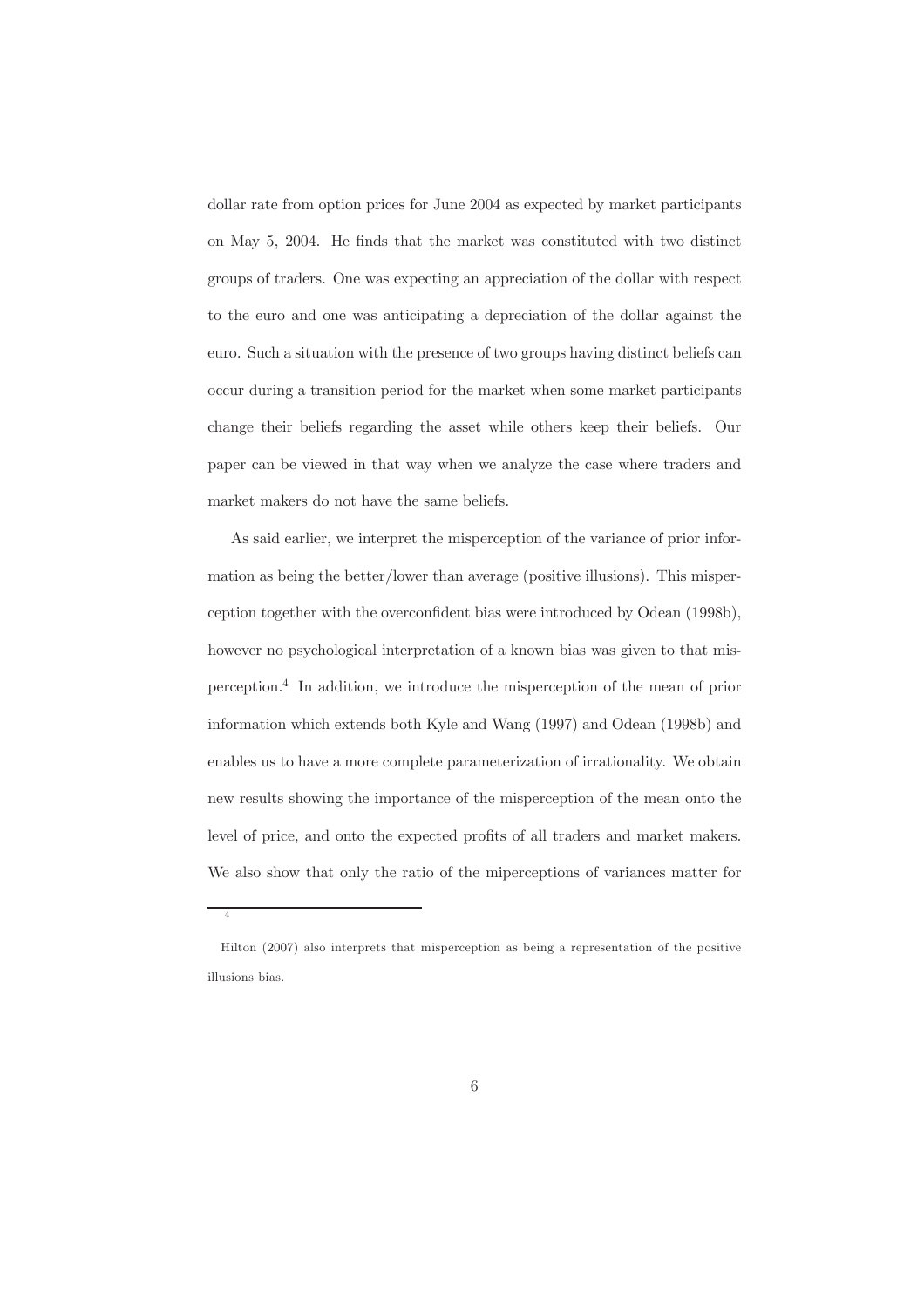studying irrationality.<sup>5</sup>

 $\kappa$ 

Overconfidence or miscalibration has been the focus of an abundant literature in Finance. Most of that literature predicts that overconfident investors trade to their disadvantage. In other words, overconfident investors fare worse than their rational counterpart [Odean (1998b), Gervais and Odean (2001), Caballé and Sákovics (2003), Biais et al. (2004) among others. However, Kyle and Wang (1997) and Benos (1998) find that moderately overconfident traders may earn larger expected profit than rational ones. Moreover, a common finding to all these papers except Caballé and Sákovics (2003) is that trading volume, and price volatility increase with the level of overconfidence. All these papers differ from ours as none of them consider the possibility of irrational price setters and the misperception of the mean. By considering irrational market makers, we show that trading volume and price volatility may not be monotonic functions of the traders' level of relative confidence. The non-monotonicity of the trading volume is also obtained when traders misperceive the mean of prior information.

Odean (1998b) is the only other paper considering irrational liquidity suppliers, this is done in a Grossman-Stiglitz setting. The risk averse suppliers of liquidity can buy costly information and are all overconfident about private information independently of having acquired or not some information. He finds that overconfident informed liquidity suppliers are outperformed by overconfi-

Both Régner et al. (2004) and Glaser and Weber (2007) show the importance of distinguishing overconfidence from positive illusions.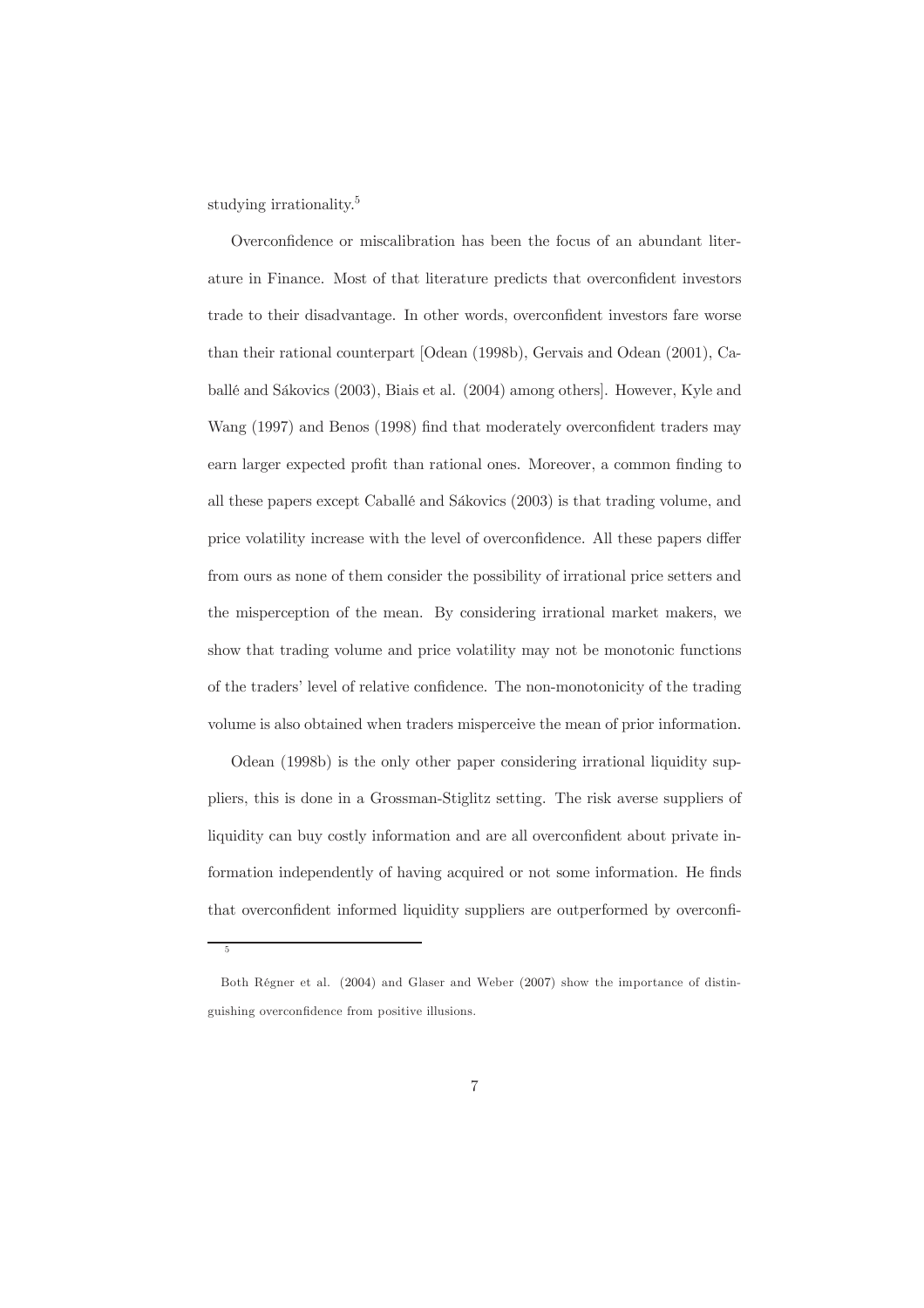dent uninformed ones. Being overconfident, too many traders acquire information leading to lower expected utilities for informed traders. Different to Odean (1998b), we show that an irrational market maker can, in expected terms, fare better than a rational one.

There is a large body of evidence in the cognitive psychology literature establishing that people may display, among others, two psychological traits: miscalibration (overconfidence/underconfidence) and "positive illusions" (optimism). Both traits have, independently, received a lot of attention. Miscalibration is defined as the tendency for people to overestimate the precision of their knowledge. Ito (1990) shows its occurrence for participants in the foreign exchange market (for more evidences see Odean (1998b) and Hilton (2001)). The latter bias has been documented in Taylor and Brown (1988, 1994), Sutherland  $(1992)$  for the better-than-average effect, Langer  $(1975)$ , Harris and Middleton  $(1994)$ , Hoorens  $(2001)$  for the illusion of control and Weinstein  $(1980)$  for the unrealistic optimism.

Financial practitioners are also well aware of the existence of such psychological traits for investors trading in financial markets. Indeed, they interchangeably use optimistic market for bullish market and pessimistic market for bearish market. The extent of such traits is of great concern for financial institutions as they impact the market through the agents' trading decisions. As a result, the Union des Banques Suisses together with Gallup Organization have launched in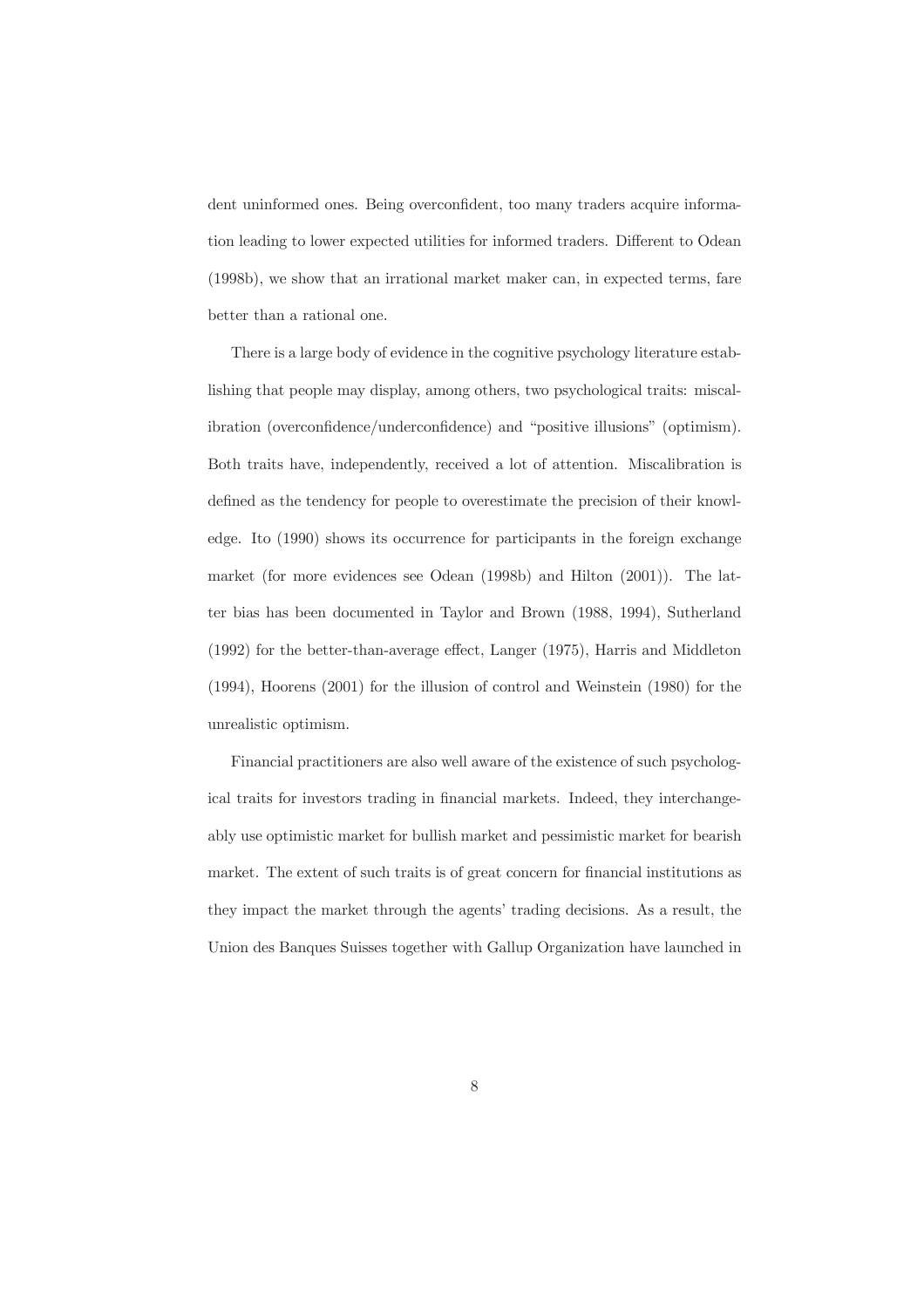October 1996 the *Index of Investor Optimism*.<sup>67</sup>

Our model's implications can be related to known empirical regularities. Indeed, it predicts high trading volume for high level of overconfidence. However our model also predicts the possibility of excessive volume due to extreme underconfidence in the market. Trading volume as a function of the level of confidence can display a  $U$ -shape. To the best of our knowledge this is the only model where the volume traded exhibits that property. Excessive volume traded is a well known fact [see Dow and Gorton (1997)] and has been explained by the presence of overconfident traders. We also predict that high level of volatility as it may increase with the traders' level of confidence [see Shiller (1980, 1989). However, we show that the volatility increases with the market maker's perceived variance of prior information.

The paper unfolds as follows. In the next section, the general model is presented along with the definition of an equilibrium for our model. In section 3, the model is solved for irrational market makers. In section 4, we derive the

6

detailed methodology  $\mathbf{A}$ used  $\mathbf{t}$ compute the index be found can - at www.ubs.com/investoroptimism. The monthly level of the index is also given from its launch date up to now.

 $\overline{7}$ 

Other financial institutions also try to assess the market participants' sentiment. For that reason, in September 2006, a survey denominated "Fund Manager Survey" was conducted on behalf of Merrill Lynch.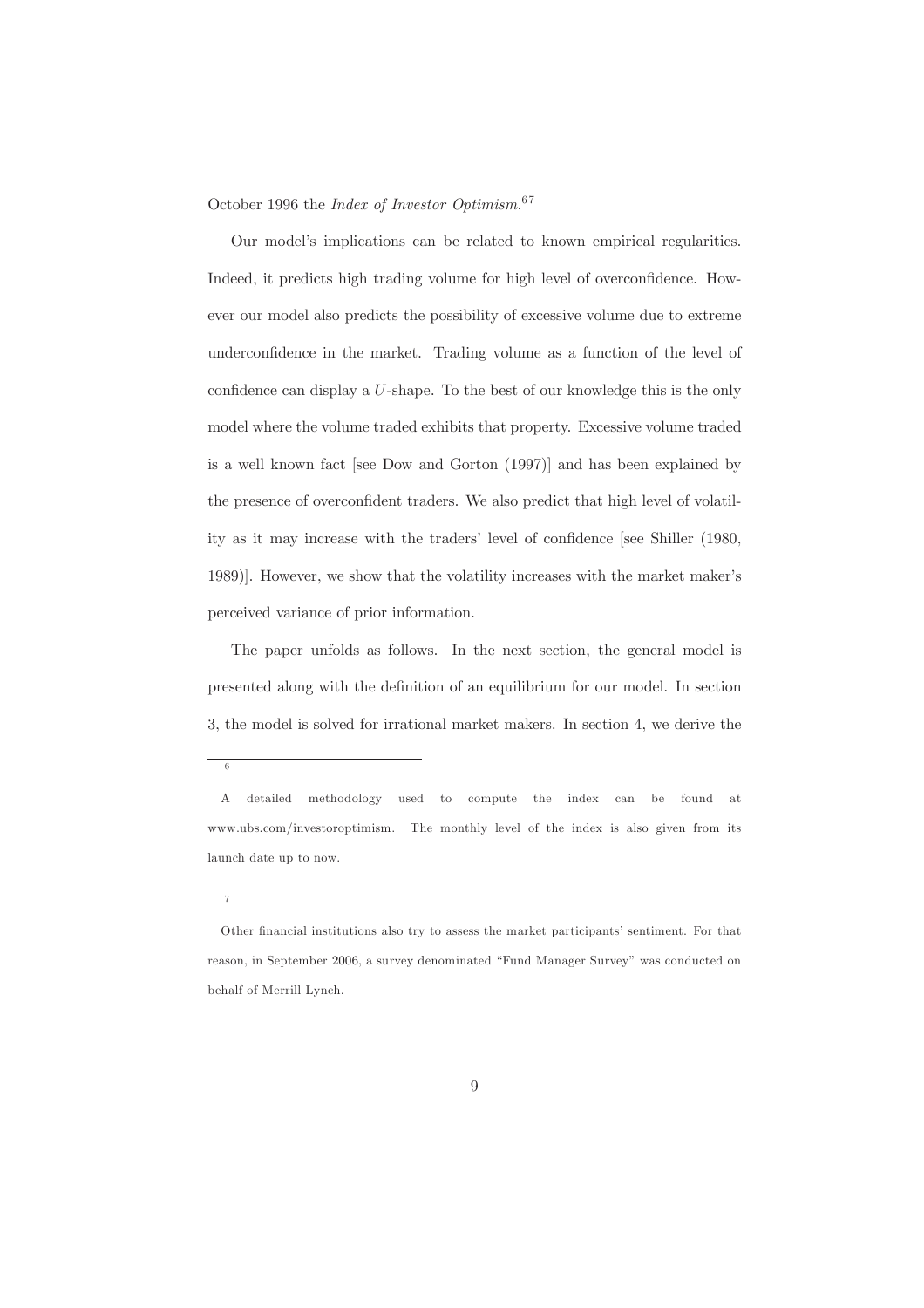equilibrium with irrational market makers. The last section summarizes our results and concludes. All proofs are gathered in the appendix.

#### $\overline{2}$ Model

We study a financial market where a market maker and several traders exchange a risky asset whose future value  $\tilde{v}$  follows a Gaussian distribution with zero mean and variance  $\sigma_v^2$ .<sup>8</sup> Traders participating in that market can be either informed or uninformed. The uninformed traders are the so-called noise traders and submit a market order which is the realization of a normally distributed random variable  $\tilde{u}$  with zero mean and variance  $\sigma_u^2$ . The informed traders are risk neutral and can be one of two types: rational or irrational.  $N$  traders are rational whereas  $M$  are irrational. Both types of traders have access to private information, i.e. they observe a noisy signal of the future value of the risky asset

$$
\tilde{s}_k = \tilde{v} + \tilde{\varepsilon}_k
$$
, with  $\tilde{\varepsilon}_k \sim N(0, \sigma_{\varepsilon}^2) \quad \forall k = 1, ..., N + M$ .

These two types of traders differ in the beliefs they hold about both the distribution of the risky asset value (prior information) and the noise in the signal received.

The irrational traders display two psychological traits: an optimism/pessimism

 $\overline{s}$ 

This is also called prior information distribution.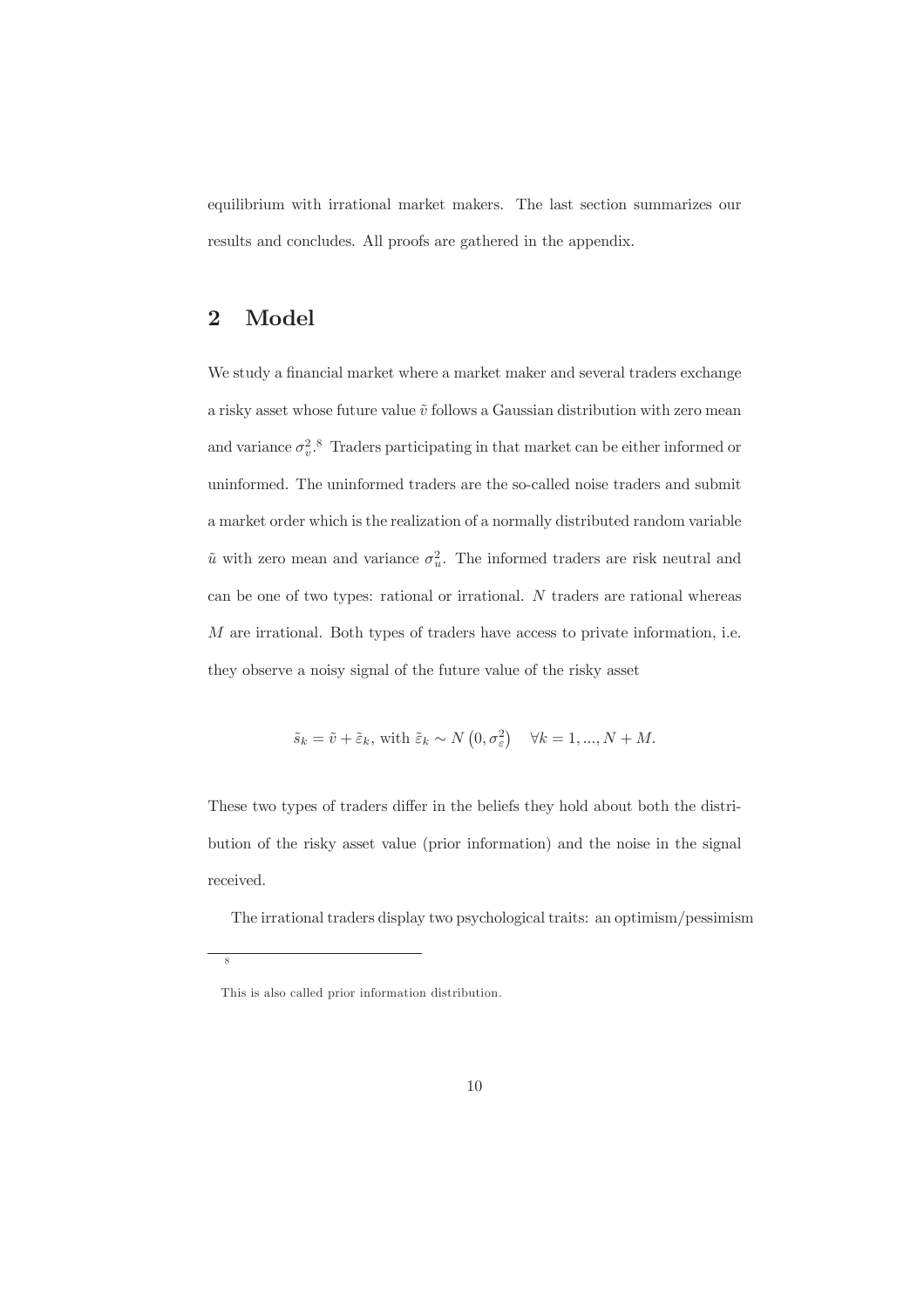bias as well as an overconfident/underconfident one. We define an optimistic (pessimistic) trader as a trader who has an erroneous belief about the mean of the prior information. An optimistic (pessimistic) trader underestimates (overestimates) this mean and mistakenly believes that it has a value of a (with  $a > 0$  for an optimistic trader whereas negative for a pessimistic trader). The second psychological trait concerns the beliefs of the variances of the prior information and of the noise of the private signal. More formally, an overconfident/under<br>confident trader behaves as if his signal,  $\tilde{s}_j = \tilde{v} + \tilde{\varepsilon}_j$  for<br>  $j=1,...,M,$ were drawn according to the following two distributions

$$
\tilde{v} \sim N(a, \kappa_1 \sigma_v^2),
$$
  
\n $\tilde{\epsilon}_j \sim N(0, \kappa_2 \sigma_e^2).$ 

The parameter  $\frac{1}{\kappa_1}$  embodies the "better than average" effect. When  $\kappa_1 < 1$  $($  > 1) the trader believes that he is "better (lower)-than-average". The parameter  $\kappa_2$  is the miscalibration parameter:  $\kappa_2$  < 1 denotes a purely overconfident trader whereas  $\kappa_2 > 1$  denotes a purely underconfident one. Whenever  $\kappa_1 = \kappa_2 = 1$ , the irrational trader does not misperceive both variances. All irrational traders participating in the market are of the same type, i.e. they misperceive the mean and the two variances in the same way.

The term irrational trader refers to a trader who displays all of the biases. However, that trader rationally anticipates the behavior of both the market maker and the remaining informed traders.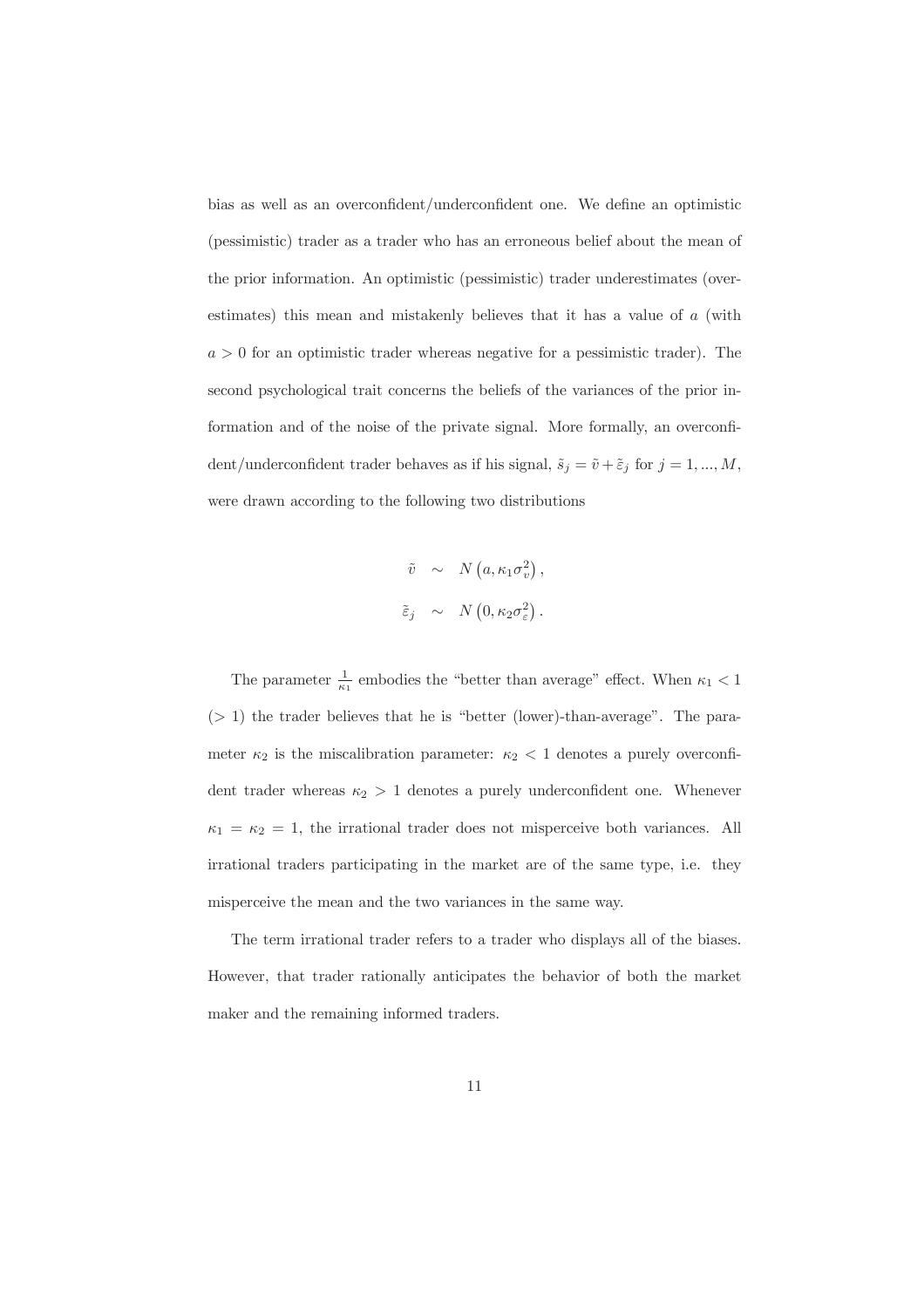The strategy of each rational trader  $i$  is a Lesbegue measurable function,  $X_i$ :  $\Re \to \Re$ , such that  $\tilde{x}_i = X_i(\tilde{s}_i)$  for  $i = 1,...,N$ . The strategy of each irrational trader  $j$  is identically defined:  $X_j: \Re \to \Re$  such that  $\tilde{x}_j = X_j \left( \tilde{s}_j \right)$  for  $j = 1, ..., M.$ 

Finally, the market maker is risk neutral and behaves competitively. She observes the aggregate order flow  $\tilde{y}=\sum\limits_{i=1}^N \tilde{x}_i+\sum\limits_{j=1}^M \tilde{x}_j+\tilde{u}$  before setting the price  $\tilde{p}.$  Let  $P:\Re\rightarrow \Re$  denotes a measurable function such that  $\tilde{p}=P\left(\tilde{y}\right).$ 

The trading protocol is identical to Kyle (1985).

We now give the definition of an equilibrium for our model.

**Definition**  $(X_1^r, ..., X_N^r, X_1^{ir}, ..., X_M^{ir}, P)$  is an equilibrium if the price set by the market marker is such that

$$
\tilde{p} = E[\tilde{v}|\tilde{y}],
$$

and, given that price, the market orders maximize the traders' expected profit conditional on the information received

$$
X_i \in \arg \max_{x_i \in \Re} E\left[ (\tilde{v} - P(\tilde{y})) x_i | s = s_i \right] \quad \forall i = 1, ..., N
$$

and

$$
X_j \in \arg\max_{x_j \in \Re} E^{ir} \left[ \left( \tilde{v} - P\left( \tilde{y} \right) \right) x_j \, | \, s = s_j \right] \quad \forall j = 1, ..., M
$$

The operator  $E^{ir}$  denotes the fact that the expectation for the irrational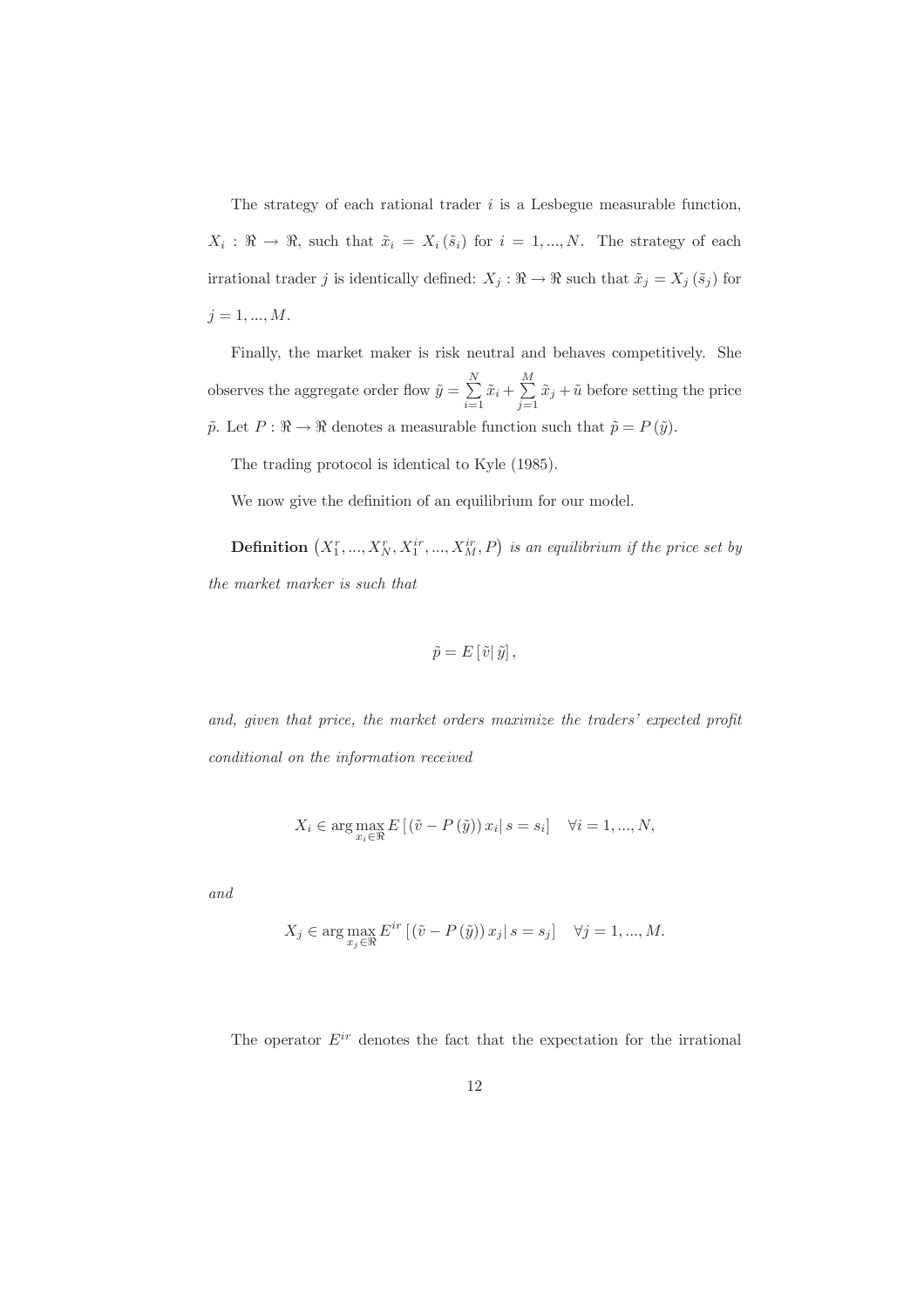traders is computed given their beliefs about the expectation of the risky asset.

It should be pointed out that all traders know their type. Moreover, all agents know the number of rational and irrational traders as well as the type of the irrational traders. Traders behave strategically meaning that they take into account the impact of their orders onto the price.

#### 3 **Rational Market Makers**

In this section we derive the equilibrium where the irrational traders have the incorrect beliefs specified above. Let us define  $\tau=\frac{\sigma_{\varepsilon}^2}{\sigma_{v}^2}.$ 

We now characterize the equilibrium.

**Proposition 1** Whenever

$$
M\frac{\kappa_1}{\kappa_2} (1+2\tau)^2 \left[ \frac{\kappa_1}{\kappa_2} (1-\tau) + 2\tau \right] + N \left( \frac{\kappa_1}{\kappa_2} + 2\tau \right)^2 (1+\tau) \ge 0, \qquad (1)
$$

there exists a unique equilibrium of the following form

$$
x_i^r = \beta^r s_i, \quad \forall i = 1, ..., N,
$$
  
\n
$$
x_j^{ir} = \alpha^{ir} + \beta^{ir} s_j, \quad \forall j = 1, ..., M,
$$
  
\n
$$
p = \mu + \lambda y = \mu + \lambda \left( \sum_{i=1}^N x_i^r + \sum_{j=1}^M x_j^{ir} + u \right).
$$

where the coefficients are given in the appendix.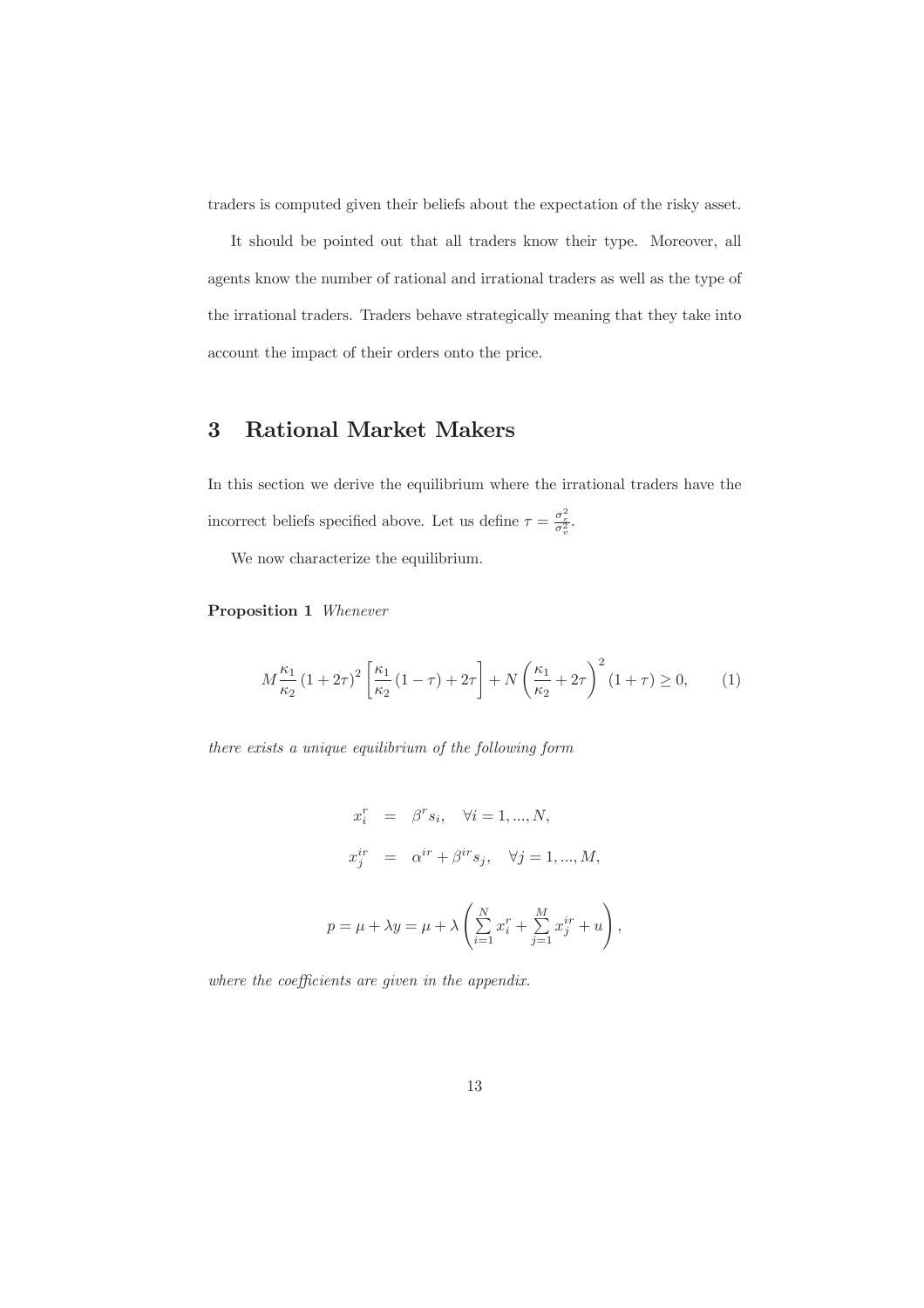The irrational traders outperform the rational traders if and only if

$$
\left(\frac{\kappa_1}{\kappa_2} - 1\right) \left(\frac{\kappa_1}{\kappa_2} \left(1 - 2\tau^2\right) + 2\tau \left(1 + \tau\right)\right) > 0.
$$

Only moderately overconfident traders  $(\frac{\kappa_1}{\kappa_2} > 1)$  can outperform rational traders.

## **Proof.** See Appendix.  $\blacksquare$

It should be pointed out that in the previous result only the ratio  $\frac{\kappa_1}{\kappa_2}$  matters. A trader who believes that he is less confident (whether under- or over-) than he is "better/lower-than-average", i.e.  $\kappa_1 < \kappa_2$ , behaves as if underconfident. On the contrary, a trader believing that he is more confident than he is "better/lower-than-average" behaves as if overconfident. By taking that into account in the previous proposition, an over (under) confident trader is re-defined as a trader with  $\frac{\kappa_1}{\kappa_2} > 1$  ( $\frac{\kappa_1}{\kappa_2} < 1$ ). The ratio  $\frac{\kappa_1}{\kappa_2}$  is then called the relative level of confidence.

This equilibrium is qualitatively the same as in Kyle and Wang (1997). However we extend their model in two directions, we have an oligopoly framework and we introduce the erroneous beliefs regarding the variance and the mean of prior information. The latter implies the drift,  $\mu$ , of the price function. The presence of optimistic traders induces an inflated order flow which is corrected by the market maker by setting a lower price (negative drift). The converse is true when pessimistic traders are present.

The intuition of the proposition is the same as in Kyle and Wang (1997).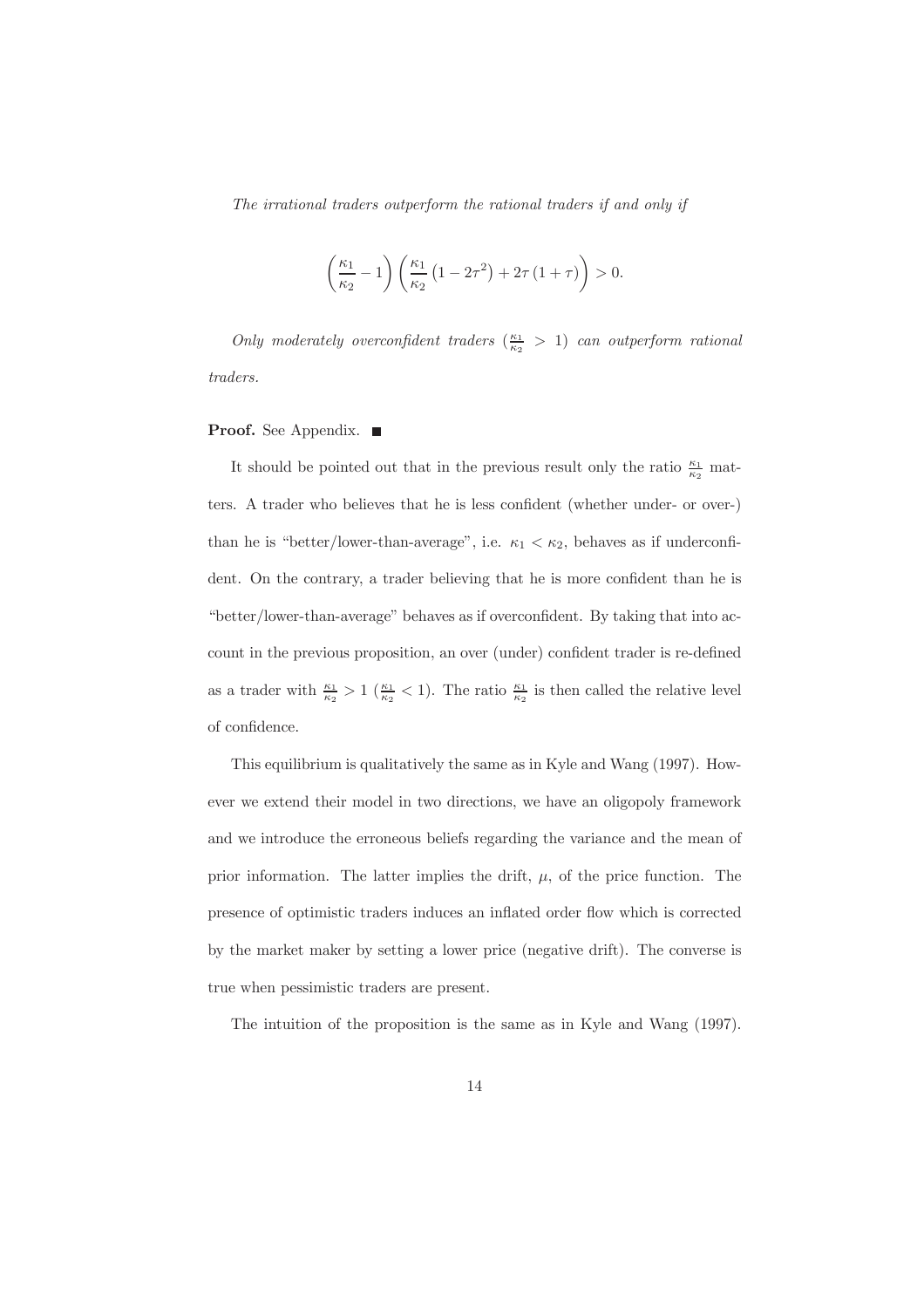The equilibrium does not exist if condition  $(1)$  is not satisfied. This corresponds to the case where the market maker would like to supply infinite liquidity and traders would like to submit unbounded trading volume.

The expected profits are computed under the true distributions of  $\tilde{v}$  and  $\tilde{\varepsilon}$ . We find as in Kyle and Wang (1997) that when an irrational trader is able to credibly commit to trade a large quantity, this trader can outperform the rational trader. This only happens for a moderately overconfident trader. An underconfident investor can never commit to trade large quantities and therefore never outperforms a rational trader. The level of optimism or pessimism,  $a$ , does not impact the expected profit. This is due to two reasons. The first one being that  $a$  is independent of any relevant information for the market maker. The second one comes from the fact that the market maker perfectly evaluates the part of the order flow coming from the misperception of the mean and therefore rightly correct for it when setting the price.

#### **Irrational Market Makers**  $\overline{4}$

We now look at the case where the market makers are irrational as well as  $M$ traders among the  $M + N$  traders.

The irrational traders misperceive the distributions of both  $\tilde{v}$  and  $\tilde{\varepsilon}_j$  as before. Given the fact that each market maker has no access to any private signal, she misperceives the expectation and variance of the distribution of prior information. Each market maker believes that the distribution of the asset is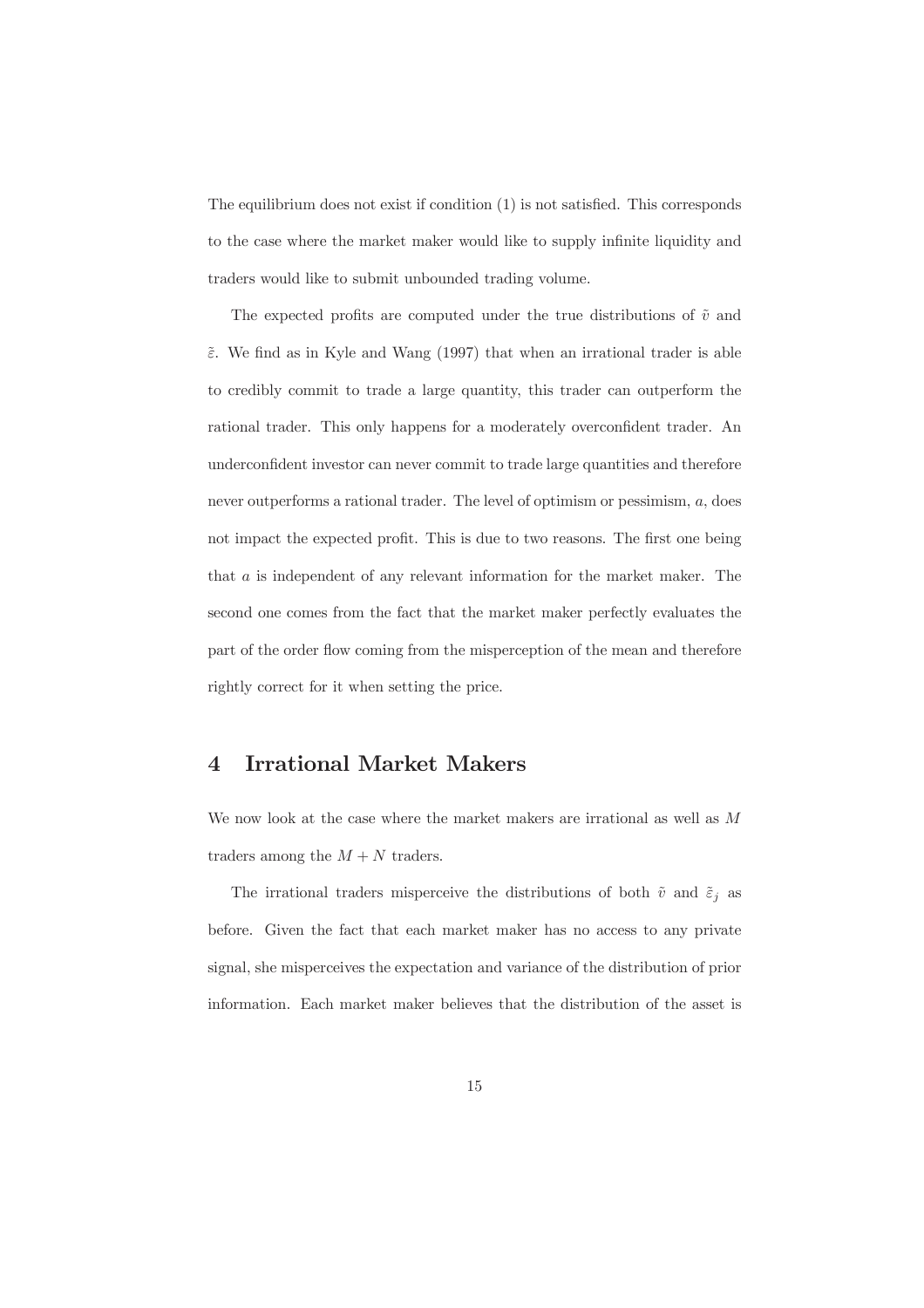such that

$$
\tilde{v} \to N\left(\bar{a}, K\sigma_v^2\right)
$$

We denote  $\bar{\kappa} = \frac{1}{K}$  the parameter of irrationality in variance of the market maker. Its effect on the variance is then more comparable to the effect of  $\frac{\kappa_1}{\kappa_2}$ for the informed trader. We interpret the parameter  $\bar{\kappa}$  as the "better/lower than average" effect. In the remainder of the paper we interchangeably use "variance optimistic" market maker for a "better-than-average" market maker and "variance pessimistic" market maker for a "lower-than-average" market maker.

Let us define a "variance optimistic" or a "better-than-average" market maker as a market maker who believes that the variance of prior information is smaller than it actually is, i.e.  $\bar{\kappa} > 1$ . A variance pessimistic or a "lowerthan-average" market maker believes that the variance is larger, i.e.  $\bar{\kappa} < 1$ . As before, an optimistic market maker believes that  $\bar{a} > 0$ . All irrational market makers are assumed to be of the same type. Finally, they behave competitively.

#### **Proposition 2** Whenever

$$
M\frac{\kappa_1}{\kappa_2} (1+2\tau)^2 \left[ \frac{\kappa_1}{\kappa_2} \left( \frac{1}{\bar{\kappa}} - \tau \right) + 2\tau \right] + N \left( \frac{\kappa_1}{\kappa_2} + 2\tau \right)^2 \left[ (2\tau + 1) \frac{1}{\bar{\kappa}} - \tau \right] \ge 0, \tag{2}
$$

there exists a unique linear equilibrium of the following form:

$$
\begin{array}{rcl} x_i^r & = & \alpha^r + \beta^r s_i, \quad \forall i = 1, ..., N, \\[3mm] x_j^{ir} & = & \alpha^{ir} + \beta^{ir} s_j, \quad \forall j = 1, ..., M, \end{array}
$$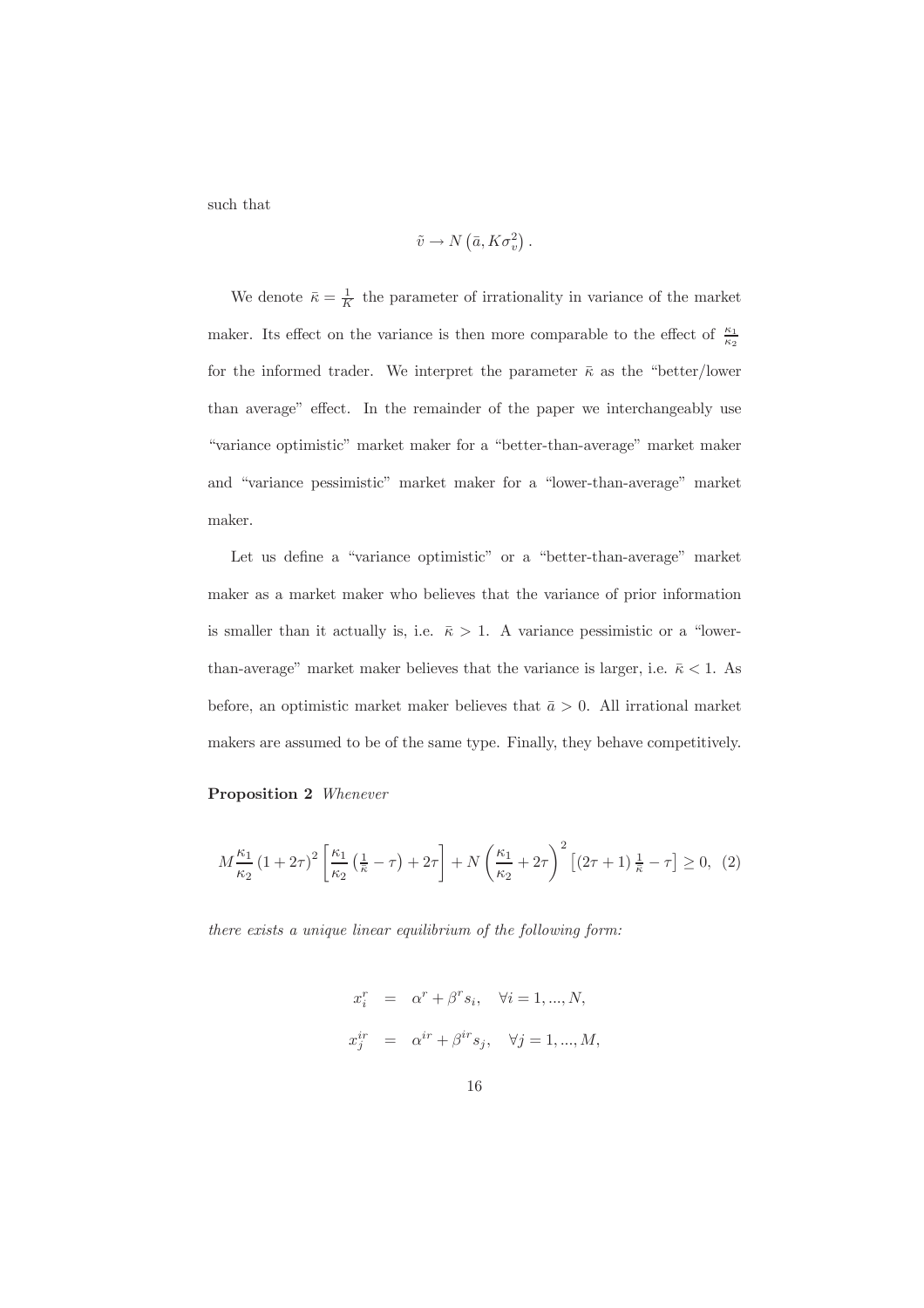$$
p = \mu + \lambda y = \mu + \lambda \left( \sum_{i=1}^{N} x_i^r + \sum_{j=1}^{M} x_j^{ir} + u \right).
$$

where the coefficients are given in the appendix.

The irrational traders outperform the rational traders if and only if

$$
\sigma_v^2 \left( \frac{\kappa_1}{\kappa_2} - 1 \right) \left( \frac{\kappa_1}{\kappa_2} \left( 1 - 2\tau^2 \right) + 2\tau \left( 1 + \tau \right) \right) > \bar{a}a \left( \frac{\kappa_1}{\kappa_2} + 2\tau \right) \left( 2\tau + 1 \right)^2. \tag{3}
$$

Whenever the irrational traders and the market maker hold sufficiently different beliefs about the mean of prior information (either  $a > 0$  and  $\bar{a} < 0$  or  $a < 0$ and  $\bar{a} > 0$ ) an underconfident trader can outperform a rational trader.

## **Proof.** See Appendix.  $\blacksquare$

We first comment on condition  $(2)$ . From this expression, one can see that a variance optimistic market maker exacerbates the occurrence of the nonexistence of an equilibrium whereas a pessimistic one alleviates it. This can be explained as follows. A variance optimistic market maker thinks that prior information is more precise than it is and therefore believes that private information is less substantial than it actually is. As a consequence, she adjusts her price less aggressively and increases market depth. Informed traders respond by trading more intensely, implying that the non-existence of equilibrium is more likely to occur. The exact opposite effects take place for a variance pessimistic market maker and therefore explains the fact that the non-existence of equilibrium is less likely to occur in that case.

We now turn to the effect of the market maker's mean misperception onto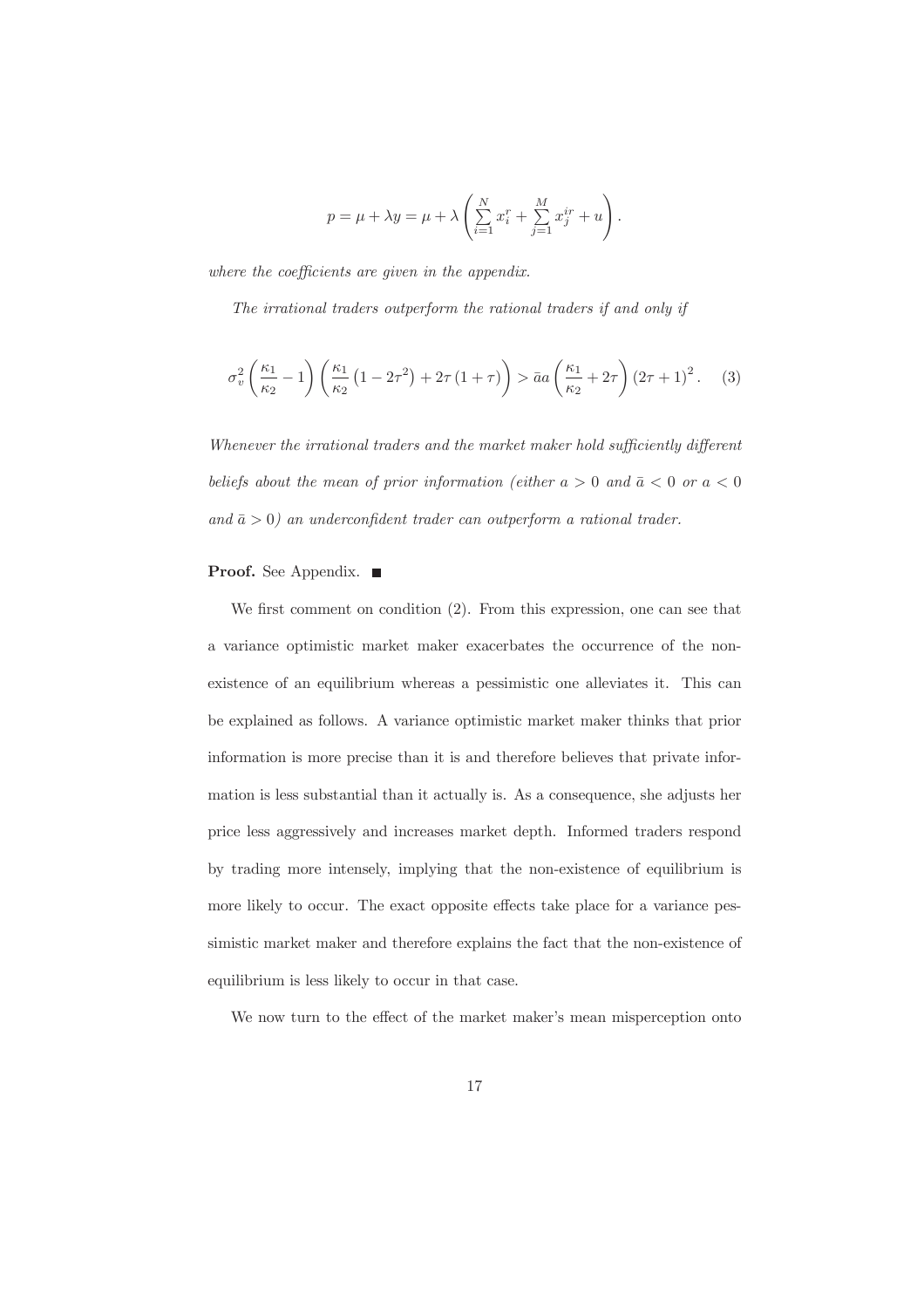the level of price. As before the market maker rationally anticipates the presence of irrational traders. She reduces (increases) the overall level of prices due to an inflated (reduced) order flow when optimistic (pessimistic) traders are present. However, this drift of the price function is now affected by her own beliefs of mean of prior information.<sup>9</sup> The combination of the two effects determine the size and the sign of the drift. For expositional clarity we focus on the case where the market maker is optimistic. The pessimistic case is symmetric. An optimistic market maker increases the overall level of price as she wrongly believes that the expectation of the risky asset is higher than it actually is. The traders respond by reducing the size of their market order proportionally to the misperception  $\bar{a}$ . However, the effect of  $\bar{a}$  on the level of prices can be mitigated by the effect of the trader's misperception of the expectation. Whenever the market maker and the irrational traders hold opposite beliefs about the mean of prior information, the trading of the irrational trader has the same effect on the price function as the market maker's mean misperception. This leads to unambiguous shifts of the price function (positive shift with an optimistic market maker). When the market maker and the irrational traders hold the same beliefs, the effect of the irrational trader's trading counteracts the beliefs of the market maker. If the market maker's misperception is high enough, its effect dominates and the price function increases with an optimistic market

 $\alpha$ 

When the market maker does not misperceive the mean, the drift is equal to the drift obtained in proposition 1.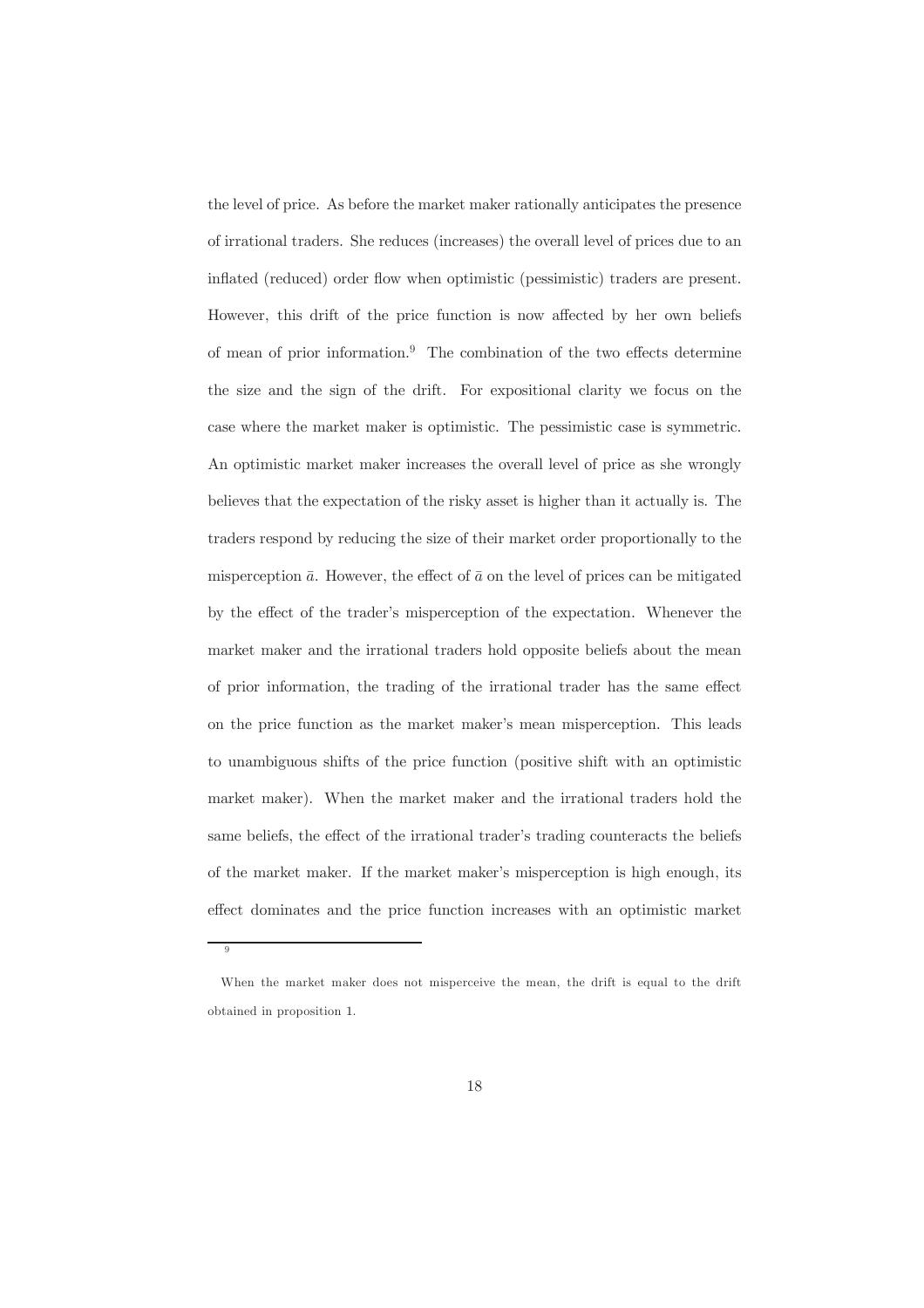maker. If conversely, the irrational traders' misperception is high enough, the price function decreases.

The price sets by the market maker incorporates her irrationality possibly leading to an irrational bubble. Indeed, when the market maker is irrational and due to her misperception of the risky asset's mean, she increases the overall level of prices. This can be understood as the early stage of a price bubble. However, our model being static, we cannot perform a dynamic analysis of that bubble.

The market maker, when rational ( $\bar{\kappa} = 1, \bar{a} = 0$ ), obtains zero expected profit. However, when she is irrational, she may obtain an expected profit different from zero. A decrease of  $\bar{\kappa}$  has several effects on the market maker's expected profit. A decrease of  $\bar{\kappa}$  increases  $\lambda$  which in turn decreases the aggregate order flow. The magnitude of these countervailing effects determine its overall effect on the market maker's expected profit. The effect of the misperception of the mean depends on the sign and magnitude of a and  $\bar{a}$ . If the market maker and the traders hold opposite beliefs the expected profit is decreased (the second term is negative). If they are both pessimistic or optimistic, the market maker's expected is either increased or decreased.

The following table summarizes, when clear, how an irrational market maker performs overall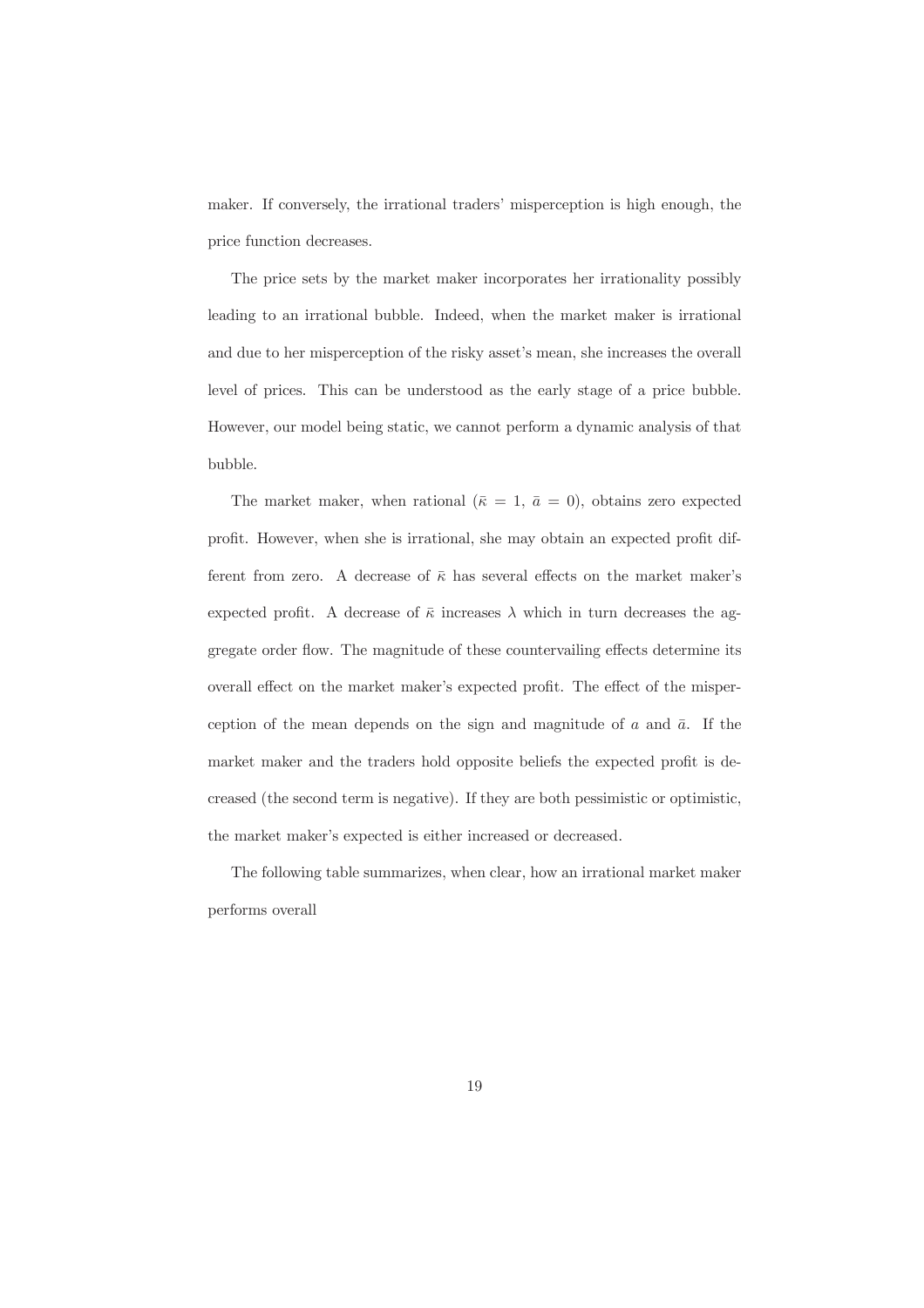| $E\left[\Pi^{MM}\right]$ | $\bar{\kappa} > 1$ |                                             | $\bar{\kappa} < 1$              |               |
|--------------------------|--------------------|---------------------------------------------|---------------------------------|---------------|
|                          | $\bar{a} > 0$      | $\bar{a} < 0$                               | $\bar{a} > 0$                   | $\bar{a} < 0$ |
| a>0                      | $>0$ or $<0$       | $E[\Pi^{MM}] < 0$   > 0 or < 0   > 0 or < 0 |                                 |               |
| $a=0$                    | $E[\Pi^{MM}] < 0$  | $E[\Pi^{MM}] < 0$ > 0 or < 0   > 0 or < 0   |                                 |               |
| a<0                      | $E[\Pi^{MM}] < 0$  | $>0$ or $< 0$                               | $> 0$ or $< 0$   $> 0$ or $< 0$ |               |

Irrational Market Maker's Expected Profit.

When the market maker is variance pessimistic and for any values of the mean's misperception, the market maker's expected profit can either be positive or negative. This implies that an irrational market maker can fare better than a rational one.

A question of interest is to know whether the irrational traders can outperform the rational traders.

When  $\bar{a} = 0$ , condition (3) is equivalent to the condition found in proposition 1 implying that the irrational traders earn on average more than the rational traders. Given that the market marker is also irrational, this condition depends now on both the market maker's and the irrational trader's misperception about the mean, and on the irrational trader's beliefs about the variances. It should be pointed out that the condition is independent of  $\bar{\kappa}$ . Indeed  $\bar{\kappa}$  affects the market depth only and has the same effect for the rational and irrational traders.

An irrational trader can outperform a rational trader if he can successfully commit to trade large quantities. Due to the form of the irrational trader's market order, this can be achieved via two variables:  $\alpha^{ir}$  and  $\beta^{ir}$ . As already explained in section 3, only a moderately overconfident trader can credibly com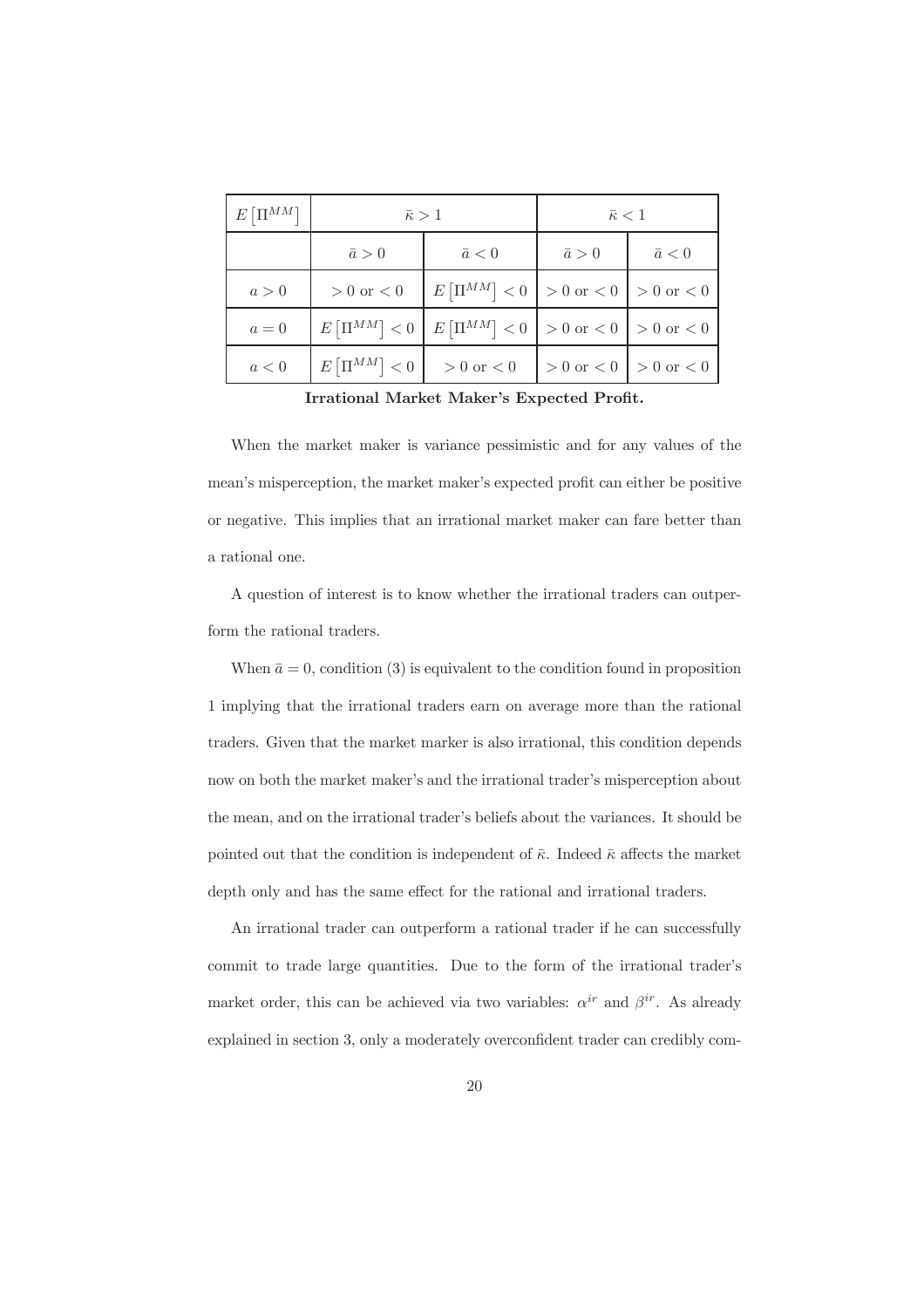mit to trade a larger quantity  $(\beta^{ir} > \beta^r)^{10}$  In addition, beliefs about the mean of prior information of the market maker and the irrational trader only affect  $\alpha^{ir}$ . Contrary beliefs about the mean imply that the irrational trader can commit to trade a larger quantity than his rational counterpart  $(\alpha^{ir} > \alpha^r)$ . The greater the disagreement, the larger the quantity.

Given that a moderately overconfident trader can, using only  $\beta^{ir}$ , credibly commit to trade large quantities adding a second variable which increases the quantity traded exacerbates the credibility of the commitment. This leads less moderately overconfident traders to be able to successfully commit to trade large quantities.

An underconfident trader trades less intensely on private information than a rational trader  $(\beta^{ir} < \beta^r)$ , implying the result of section 3 that an underconfident trader cannot outperform a rational trader. However, in the current setting, an underconfident trader can increase the quantity traded via his trading due to the misperception of the mean and his response to the price drift  $(\alpha^{ir})$ . If the market maker and the irrational trader have sufficiently different beliefs concerning the mean of prior information, the increase in quantity due to  $\alpha^{ir}$  can compensate for a lower  $\beta^{ir}$  leading to a credible commitment for an underconfident trader.

 $10$ 

In the previous section the irrational trader could not commit to trade larger quantities via  $\alpha^{ir}$ . Indeed a rational market maker anticipates the part of the aggregate order flow due to this component and correct for it when setting the price.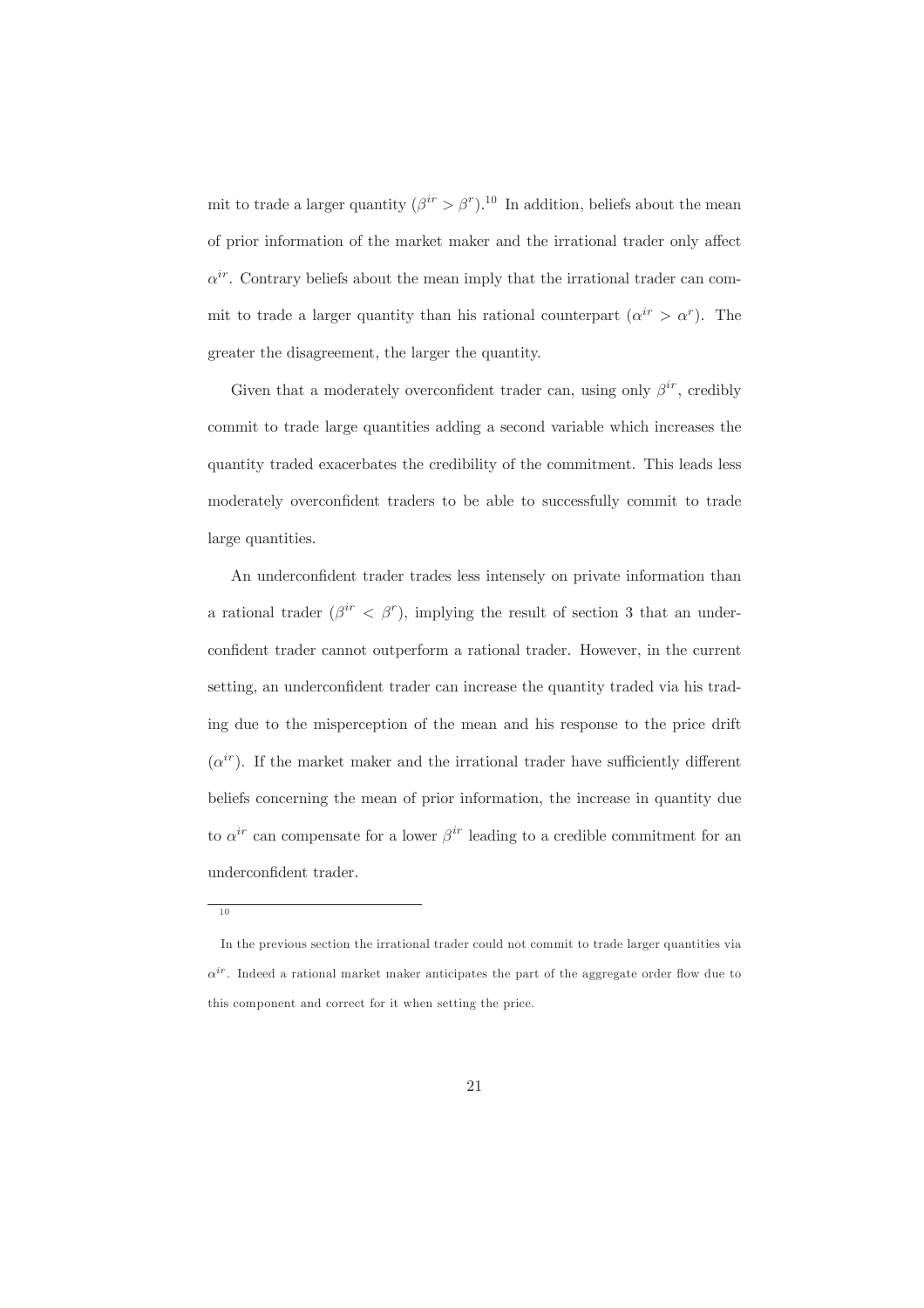#### Lemma (Price Efficiency and Ex-ante Volatility)

• The ex-ante volatility is equal to

$$
var(p) = \frac{\sigma_v^2 \left( N \left( \frac{\kappa_1}{\kappa_2} + 2\tau \right) + M \frac{\kappa_1}{\kappa_2} (2\tau + 1) \right) \left( \left( \frac{\kappa_1}{\kappa_2} + 2\tau \right) \left( N + \frac{1}{\kappa} (2\tau + 1) \right) + M \frac{\kappa_1}{\kappa_2} (2\tau + 1) \right)}{\left( (N + 2\tau + 1) \left( \frac{\kappa_1}{\kappa_2} + 2\tau \right) + M \frac{\kappa_1}{\kappa_2} (2\tau + 1) \right)^2}.
$$

It decreases with  $\bar{\kappa}$ . It can increase, decrease or be non-monotonic (initially increasing and then decreasing) with the level of relative confidence  $\left(\frac{\kappa_1}{\kappa_2}\right)$ .

• The price efficiency is given by

$$
var\left(v|p\right) = \frac{\sigma_v^2 \frac{1}{\bar{\kappa}} \left(\frac{\kappa_1}{\kappa_2} + 2\tau\right) (1+2\tau)}{\left(N + \frac{1}{\bar{\kappa}} (2\tau + 1)\right) \left(\frac{\kappa_1}{\kappa_2} + 2\tau\right) + M \frac{\kappa_1}{\kappa_2} (2\tau + 1)}
$$

It decreases with  $\bar{\kappa}$  and decreases with the level of relative confidence  $(\frac{\kappa_1}{\kappa_2})$ .

#### **Proof.** Straightforward.  $\blacksquare$

Both the ex-ante volatility and the price efficiency decrease with  $\bar{\kappa}$ . This implies that both are lower with an optimistic market maker than with a pessimistic one. As described before, an optimistic (pessimistic) market maker sets prices less (more) aggressively by increasing (decreasing) liquidity, traders respond to it by increasing (decreasing) their trading intensity. For the ex-ante volatility, the effect on the market depth dominates the effects on the trading intensity. Regarding now the price efficiency, on the one hand an increase of  $\bar{\kappa}$  increases the traders' trading intensity and on the other hand it decreases volatility.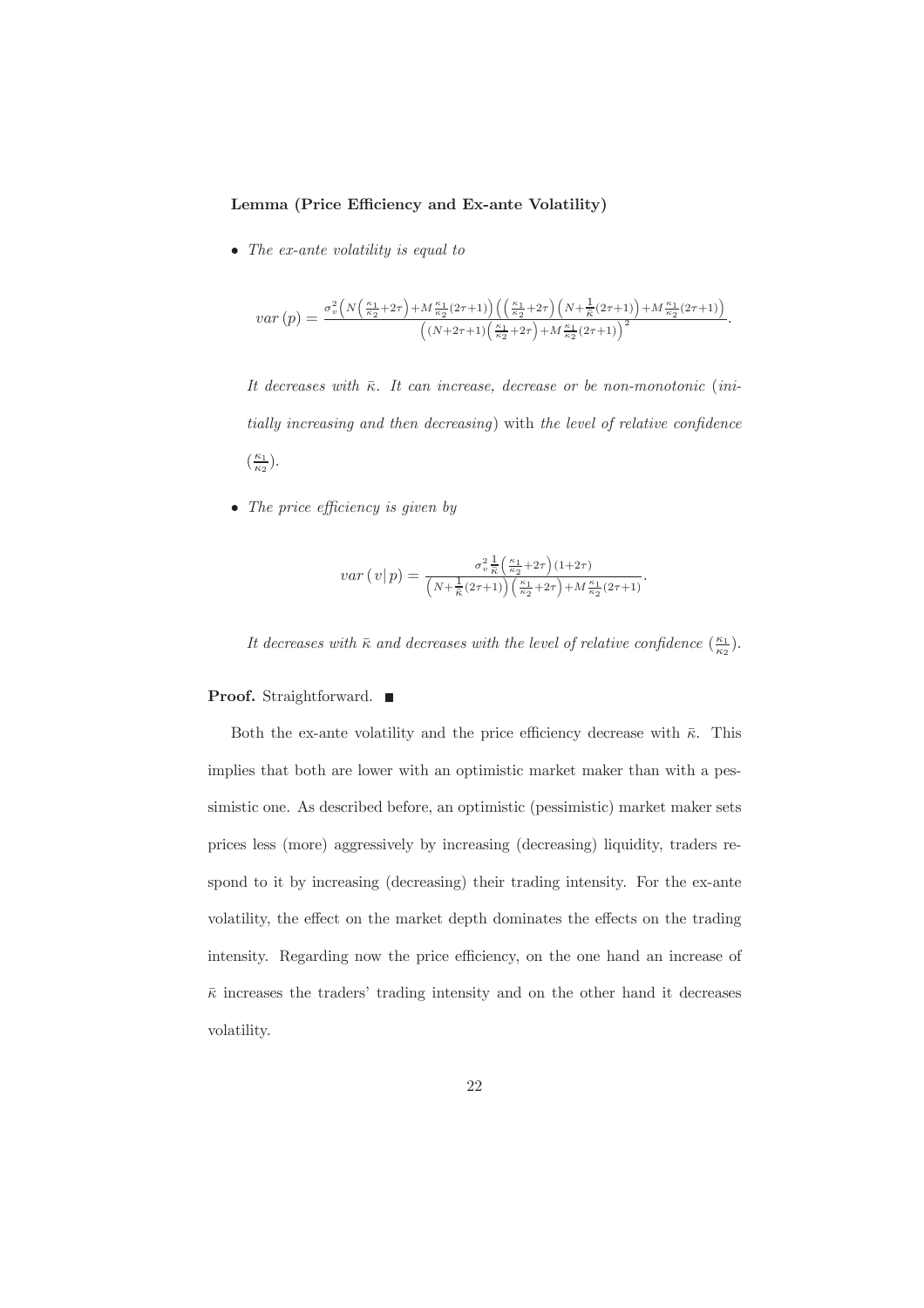## Testable implications and numerical application

The objective of this part is to show testable evidence of irrationality. Our model already provides several implications of irrationality, on the price function for example. We now explore the effect of each of the parameters defining the irrationality on the trading volume.

#### Result (Trading Volume)

Let us define  $\tilde{z} = \sum_{i=1}^{N} |\tilde{x}_i^r| + \sum_{i=1}^{M} |\tilde{x}_j^{ir}| + |\tilde{u}|$ . The trading volume is given by

$$
E\left[\tilde{z}\right] = N\alpha^r \operatorname{erf}\left(\frac{\overline{a}(2\tau+1)}{\sigma_v\sqrt{2(1+\tau)}}\right) + M\alpha^{ir} \operatorname{erf}\left(\frac{2\tau a - \overline{a}\left(\frac{\kappa_1}{\kappa_2} + 2\tau\right)}{\frac{\kappa_1}{\kappa_2}\sigma_v\sqrt{2(1+\tau)}}\right) + \sqrt{\frac{2}{\pi}} \left\{\sigma_u + N\sigma_r \exp\left(-\frac{(\overline{a}(2\tau+1))^2}{\sigma_v^2 2(1+\tau)}\right) + M\sigma_{ir} \exp\left(-\frac{\left(2\tau a - \overline{a}\left(\frac{\kappa_1}{\kappa_2} + 2\tau\right)\right)^2}{2\sigma_v^2\left(\frac{\kappa_1}{\kappa_2}\right)^2(1+\tau)}\right)\right\}.
$$

where  $\operatorname{erf}(x) = \frac{2}{\pi} \int_0^x \exp(-t^2) dt$ .

## **Proof.** See Appendix.  $\blacksquare$

It is a well known fact that overconfidence leads to greater volume traded (see Odean (1998b), Gervais and Odean (2001), Kyle and Wang (1997) and Benos (1998) among others). We also find that result when the market maker is assumed rational ( $\bar{a} = 0$ ,  $\bar{\kappa} = 1$ ) and when the trader does not misperceive the mean  $(a = 0)$ . As a result the trading volume with underconfident traders is lower than that with overconfident traders. This is shown in the following figure.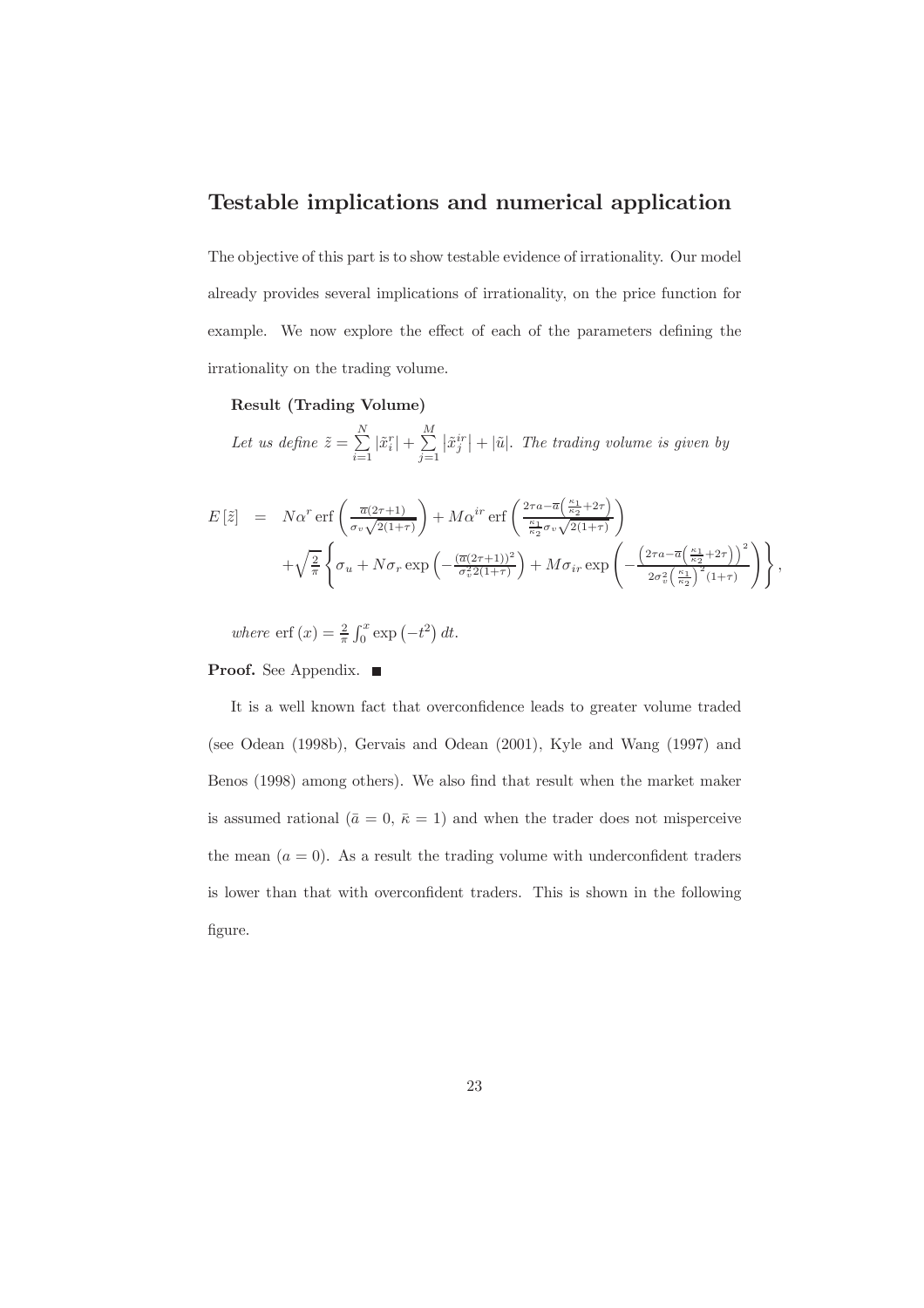

**Figure 1:** Expected volume as a function of the relative level of overconfidence when the market maker is rational ( $\bar{a} = 0$  and  $\bar{\kappa} = 1$ ) and  $a = 0$ . The simulations are done with  $\sigma_v^2 = \sigma_{\varepsilon}^2 = \sigma_u^2 = 1$  and  $M = N = 10$ .

However when either  $\bar{a} \neq 0$ , or  $a \neq 0$  or  $\bar{\kappa} \neq 1$ , this result is dramatically changed. Our model predicts high level of volume traded for extreme level of relative confidence. We obtain that the trading volume can be a non-monotonic function (U-shaped) of the relative level of confidence. As the relative level of confidence decreases the volume can increase. When  $\bar{a} \neq 0$ , or  $a \neq 0$ , traders trade against the drift  $(\bar{a} \neq 0)$ , i.e. increase their trading if the drift is negative (lower prices), or trade on the misperception of the mean  $(a \neq 0)$ . The effect of both  $\bar{a}$  and  $a$  is symmetric. Both situations imply an increase of the volume traded. If this increase is greater than the reduction in volume due to the fact that traders trade less intensely on private information, we obtain the result highlighted in figure 2 below.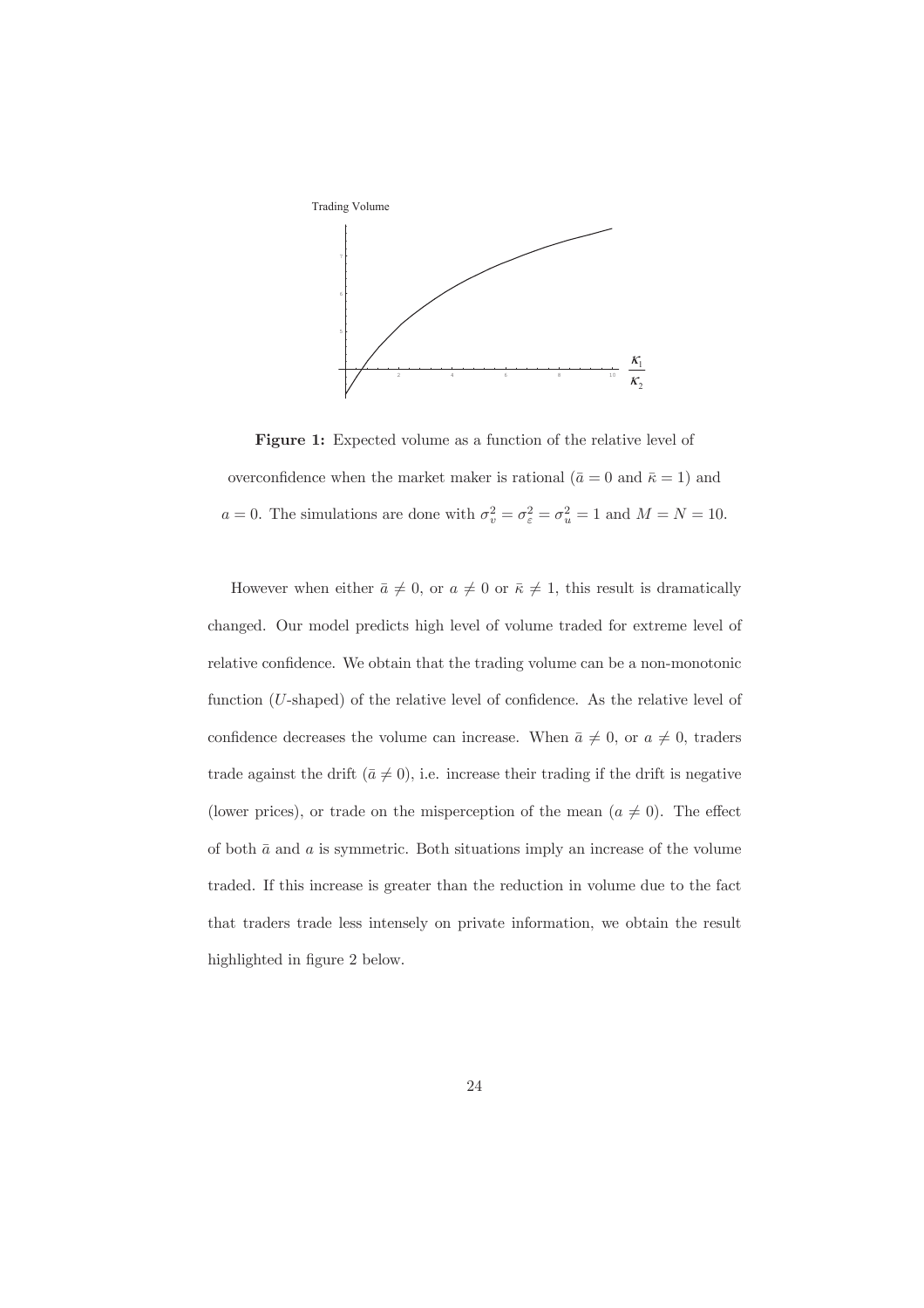

Figure 2: Expected volume as a function of the relative level of overconfidence when  $\bar{\kappa} = 1$  and  $a = 0$ . The simulations are done with  $\sigma_v^2 = \sigma_{\varepsilon}^2 = \sigma_u^2 = 1$  and  $M = N = 10$ .

As explained before a higher  $\bar{\kappa}$  implies more trading, if this overtrading is large enough it can result in large volume traded with underconfident traders (see figure 3 below).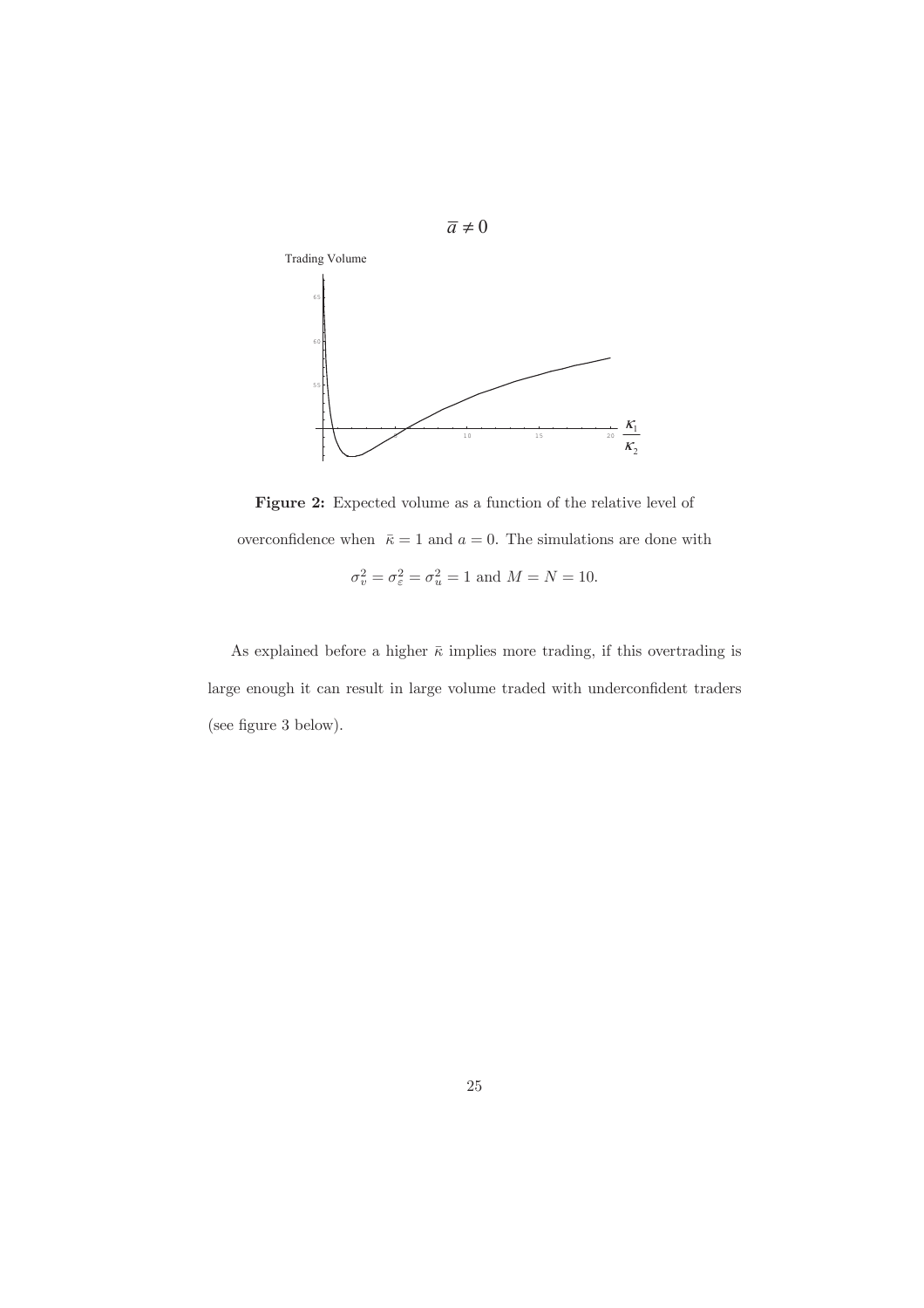

Figure 3: Expected volume as a function of the relative level of overconfidence when  $\bar{a} = 0$  and  $a = 0$ . The simulations are done with  $\sigma_v^2 = \sigma_\varepsilon^2 = \sigma_u^2 = 1$  and  $M = N = 10$ .

To the best of our knowledge, our model is the first one to show that excessive volume can be a result of underconfidence in the market, and that irrationality in mean can impact the trading volume...

The question whether this excessive observed volume is caused by overconfidence or underconfidence in the market could be tested empirically as some indices such as the Index of Investor Optimism or the "Fund Manager Survey" by Merrill Lynch measures the level of confidence in the market. An experimental approach such as the one of Bloomfield et al. (2000) could be also be used to test our model.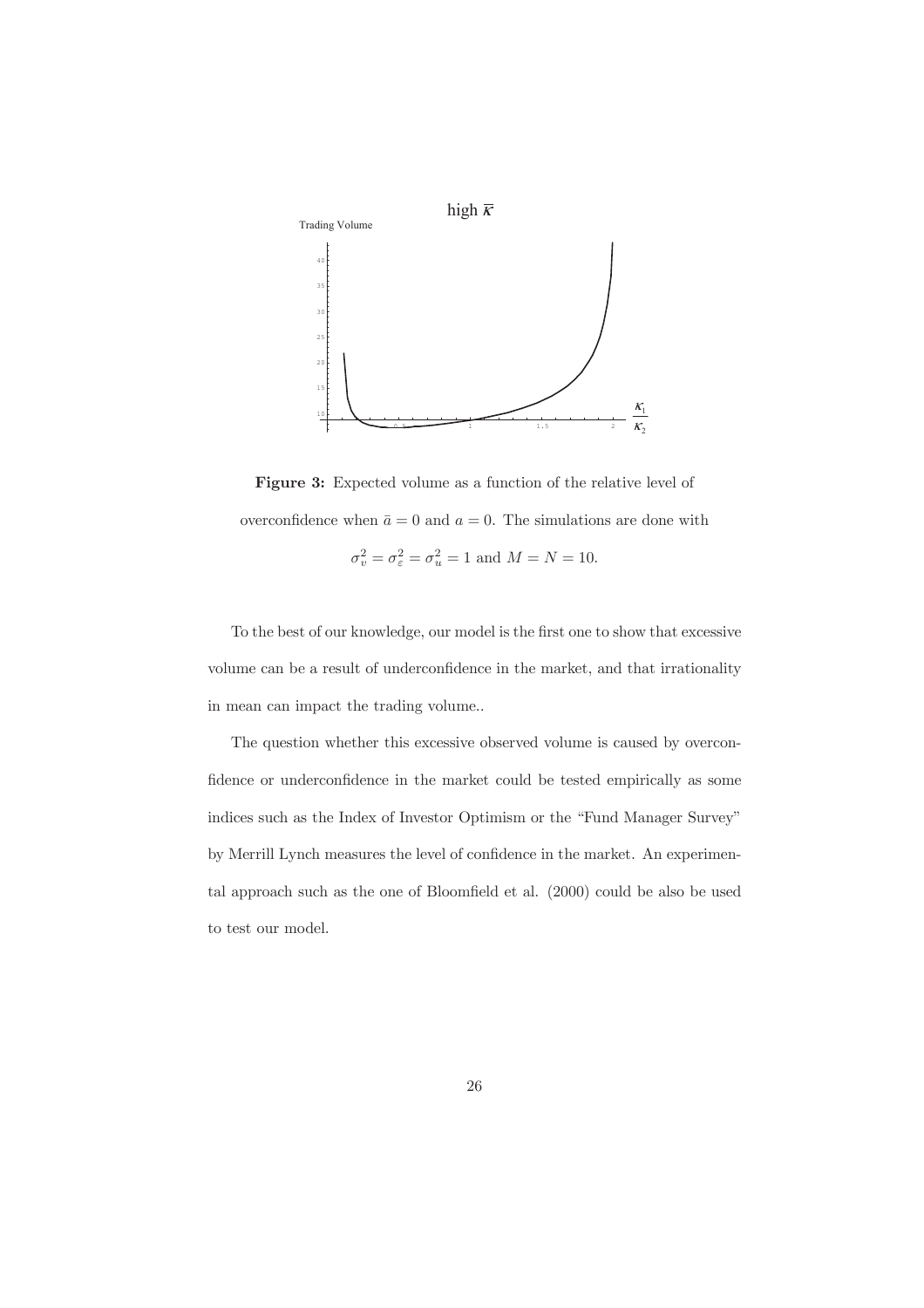#### Conclusion  $\overline{5}$

We develop a model of financial markets where irrational traders along with rational traders trade a risky asset with a market maker. We model irrational traders as traders who, as well as misperceiving the expected returns of the asset, misperceive the variance of both the volatility of the asset returns and the noise in the private signal. As a consequence those traders display different psychological traits: a pessimistic/optimistic one (misperception of the mean), an underconfident/overconfident one (misperception of the variance of the noise in the private information) and the better/lower-than-average effect (misperception of the variance of prior information).

We study two scenarios, in the first one market makers are rational whereas in the second one, they are irrational. In scenario 1, our results are qualitatively the same as in Kyle and Wang (1997). Nevertheless, we extend their setting in two different directions  $(i)$  our model deals with an oligopoly framework and, *(ii)* we allow traders to have erroneous beliefs about the mean and variance of prior information.

When the market maker is irrational, we show that a variance optimistic market maker exacerbates the non-existence of equilibrium whereas a variance pessimistic market maker alleviates it. The introduction of an irrational market maker affects differently the traders. Rational traders have larger expected profits when the market maker is irrational. The impact on the irrational traders' expected profit is not as clear cut. Irrational traders can have lower or greater expected profits due to the introduction of an irrational market maker. We show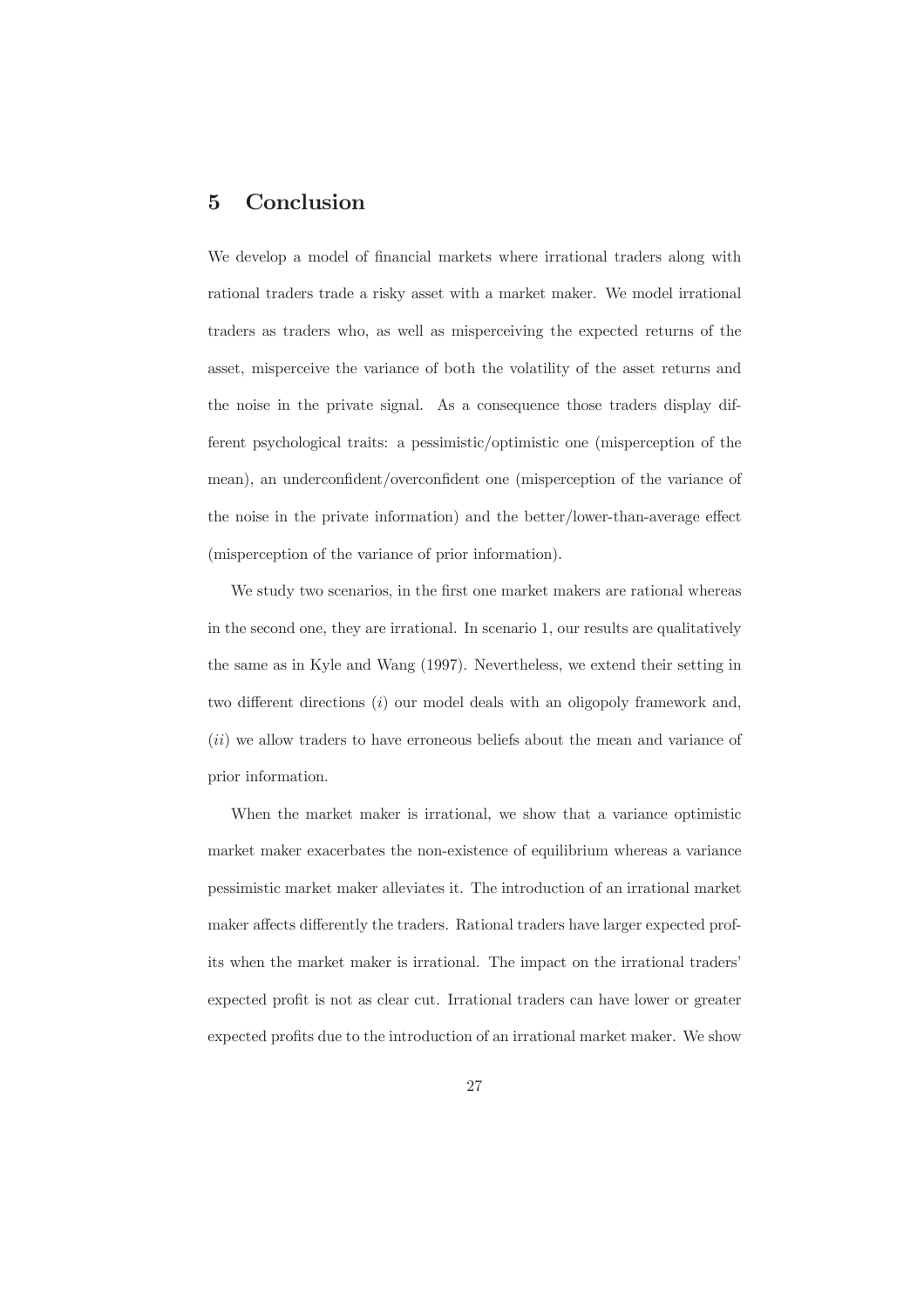that a moderately underconfident trader can outperform a rational trader. This is true for an optimistic or pessimistic trader. The necessary condition to obtain that result is that the irrational traders and the market maker must hold opposite beliefs about the mean of prior information. This is a striking and new result. Moreover, we also show that an irrational market maker can in expected terms fare better than a rational one. Odean (1998b) is the other paper considering irrational suppliers of liquidity. He looks at the case where all suppliers are overconfident and shows that informed suppliers are outperformed by uninformed ones. We show that both the volume traded and the volatility might be non-monotonic functions of the traders' relative level of confidence.

Our model predicts high level of volume traded for extreme level of confidence including the case where traders are underconfident. This result raises the question whether the observed high volume is due to overconfidence or to underconfidence. This question could be tested empirically as some indices such as the Index of Investor Optimism or the "Fund Manager Survey" by Merrill Lynch measures the level of confidence in the market. An experimental approach could be also be used to test our model. Our model also predicts high level of volatility.

An interesting extension of the model would be to look at how the results obtained in the present model would be modified in a dynamic setting. A further extension of the present model could include different forms of irrationality. This is left for future research.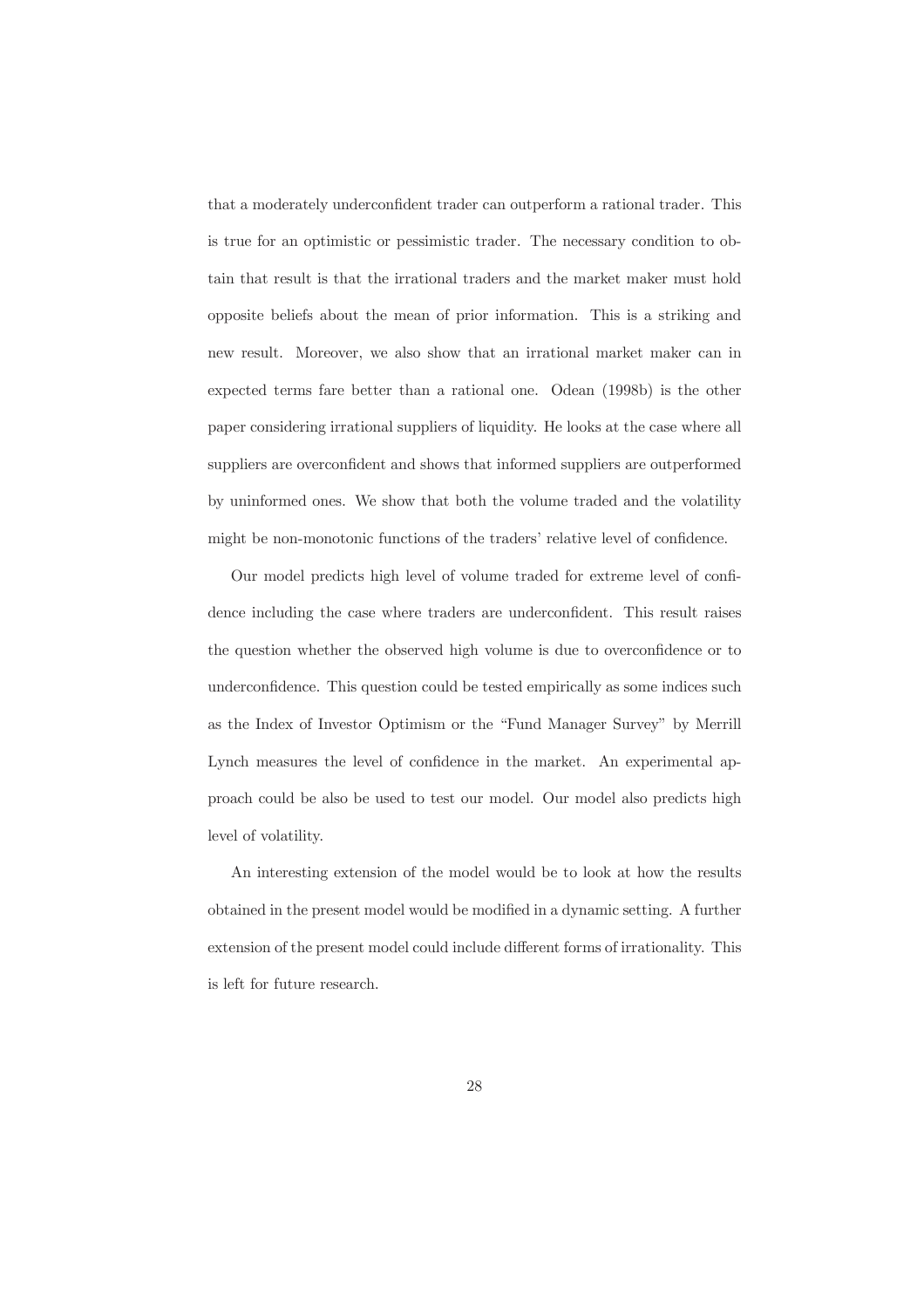#### Appendix  $\bf{6}$

## Proof of Proposition 1 (Rational Market Makers)

1. Equilibrium: Given the expressions of the market orders submitted by the irrational traders,  $x^{ir}$ , and by the rational traders,  $x^r$ , the aggregate order flow is equal to

$$
y = \sum_{i=1}^{N} x_i^r + \sum_{j=1}^{M} x_j^{ir} + u = (N\beta^{r} + M\beta^{ir}) v + \beta^{r} \sum_{i=1}^{N} \varepsilon_i + \beta^{ir} \sum_{j=1}^{M} \varepsilon_j + N\alpha^{r} + M\alpha^{ir} + u
$$

The irrational trader maximizes his conditional expected profit

$$
\max_{x_j^{ir}} E^{ir} ((v-p) x_j^{ir} | s = s_j)
$$

Substituting the form of the price as well as the market orders from for the N rational traders, and the  $M-1$  irrational traders in the above expression, computing the first order condition and solving it for the market order, we  $obtain$ 

$$
x_j^{ir} = \frac{1}{2\lambda} \left[ E^{ir} \left( v \mid s = s_j \right) \left( 1 - \left( M - 1 \right) \lambda \beta^{ir} - N \lambda \beta^r \right) - \mu - \left( M - 1 \right) \lambda \alpha^{ir} - N \lambda \alpha^r \right]. \tag{4}
$$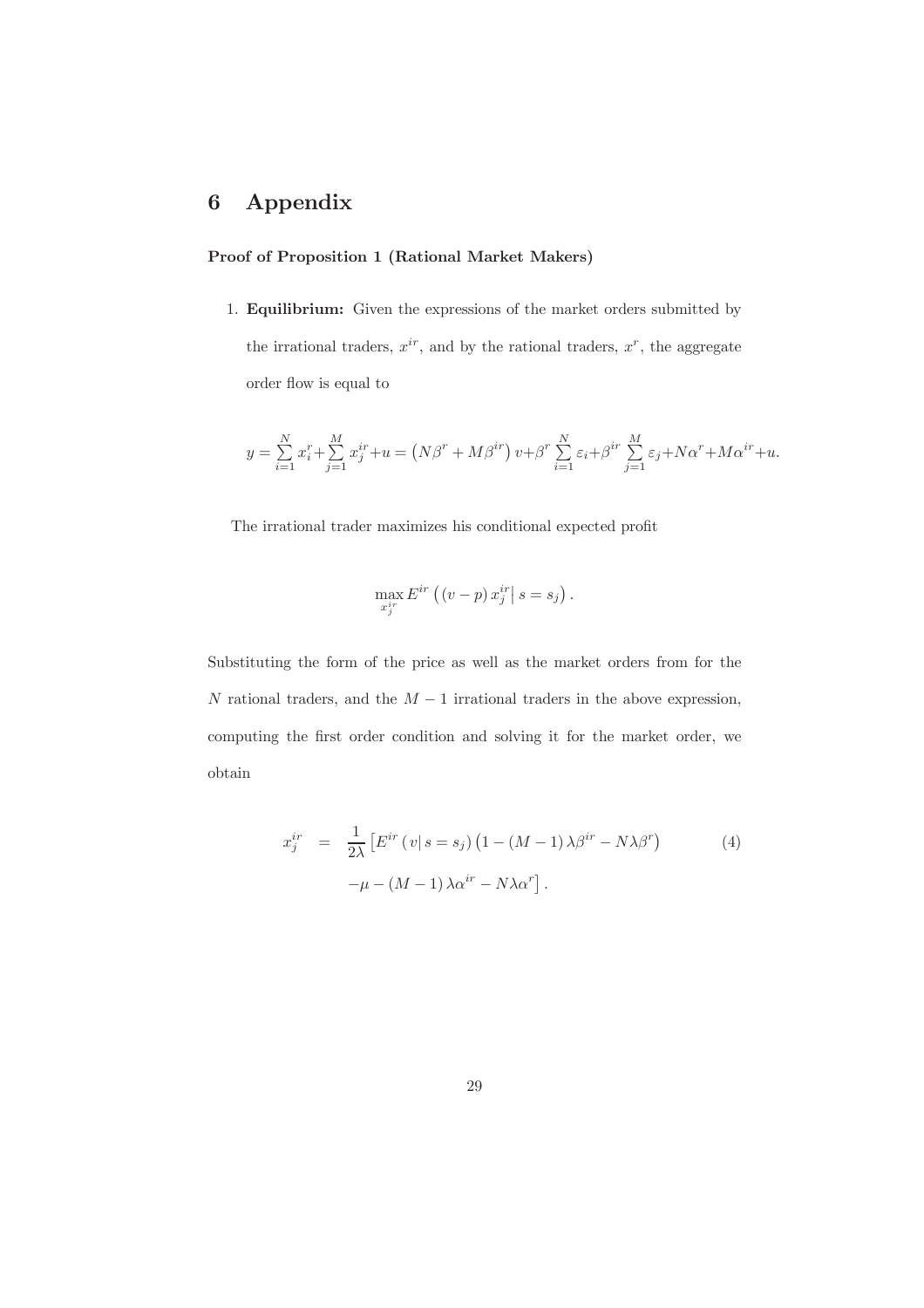We now need to compute  $E^{ir}(v | s = s_j)$ . On one side and given the normality of the random variables we have that

$$
E^{ir}(v | s = s_j) = \gamma (s_j - E^{ir}(v)) + E^{ir}(v)
$$

with  $\gamma = \frac{cov^{ir}(v,s_j)}{var^{ir}[s_j]}$ . Given that  $E^{ir}(v) = a$  and  $\tau = \frac{\sigma_{\varepsilon}^2}{\sigma_v^2}$ , we obtain

$$
E^{ir}(v | s = s_j) = \frac{\kappa_1}{\kappa_1 + \kappa_2 \tau} s_j + a \frac{\kappa_2 \tau}{\kappa_1 + \kappa_2 \tau}.
$$

Replacing the expression of the conditional expectation into the form of the order  $(4)$  and identifying the parameters we have

$$
\beta^{ir} = \frac{\kappa_1 (1 - \lambda N \beta^r)}{\lambda ((M+1)\kappa_1 + 2\kappa_2 \tau)},
$$
\n(5)

$$
\alpha^{ir} = \frac{1}{\lambda (M+1)} \left[ a \frac{\kappa_2 \tau}{\kappa_1 + \kappa_2 \tau} \left( 1 - (M-1) \lambda \beta^{ir} - N \lambda \beta^r \right) \right]
$$
  
- \mu - \lambda N \alpha^r]. \n
$$
(6)
$$

The second order condition is satisfied.

Finally, the rational investor maximizes his conditional expected profit. Given his first order condition and the fact that  $E(v|s = s_i) = \frac{s_i}{1+\tau}$ , the parameters for the rational investor's market order are such that  $% \mathcal{N}$ 

$$
\beta^r = \frac{\left(1 - \lambda M \beta^{ir}\right)}{\lambda \left(N + 1 + 2\tau\right)},\tag{7}
$$

$$
\alpha^r = -\frac{1}{\lambda (N+1)} \left[ \mu + \lambda M \alpha^{ir} \right]. \tag{8}
$$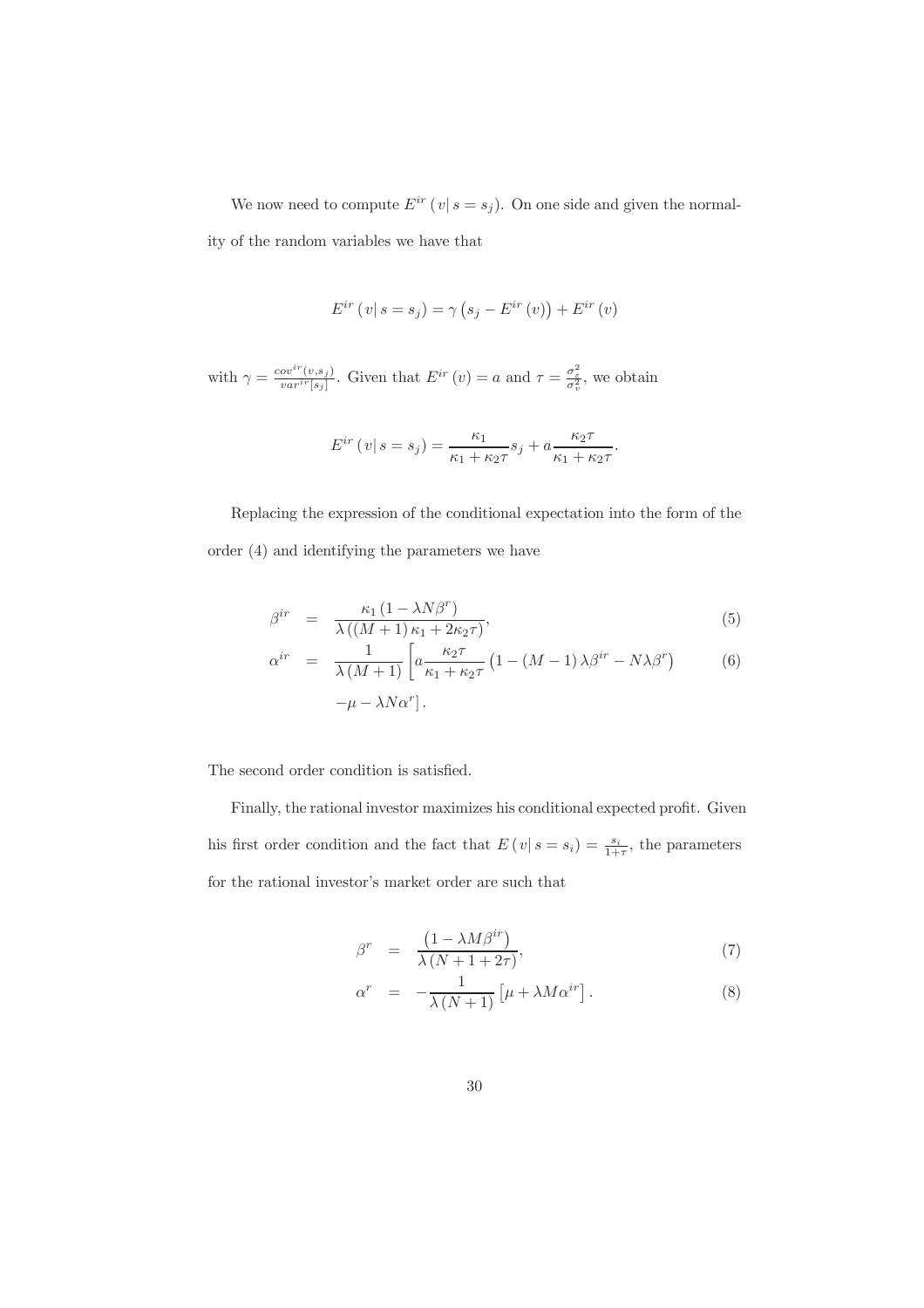The second order condition is satisfied.

The market maker behaves competitively and sets a price such that

$$
p = E[v|y] = 0 + \frac{cov(v, y)}{var[y]} (y - E(y)).
$$

Given the expression of the aggregate order flow, the parameters of the price schedule are given by

$$
\lambda = \frac{\left(N\beta^r + M\beta^{ir}\right)}{\left(N\beta^r + M\beta^{ir}\right)^2 + \left(N\left(\beta^r\right)^2 + M\left(\beta^{ir}\right)^2\right)\tau + \frac{\sigma_v^2}{\sigma_v^2}},\tag{9}
$$

$$
\mu = -\lambda \left( N\alpha^r + M\alpha^{ir} \right). \tag{10}
$$

Solving the above system of six equations defined by equations  $(5)$ ,  $(6)$ ,  $(7)$ ,  $(8), (9),$  and  $(10)$  for the six unknowns leads to

for the irrational traders

$$
\alpha^{ir} = \frac{2(1+2\tau)\tau\sigma_{u}}{\sigma_{v}\sqrt{M\frac{\kappa_{1}}{\kappa_{2}}(1+2\tau)^{2}\left[\frac{\kappa_{1}}{\kappa_{2}}(1-\tau)+2\tau\right]+N\left(\frac{\kappa_{1}}{\kappa_{2}}+2\tau\right)^{2}(1+\tau)}}\alpha
$$
\n
$$
\beta^{ir} = \frac{\frac{\kappa_{1}}{\kappa_{2}}(1+2\tau)\sigma_{u}}{\sigma_{v}\sqrt{M\frac{\kappa_{1}}{\kappa_{2}}(1+2\tau)^{2}\left[\frac{\kappa_{1}}{\kappa_{2}}(1-\tau)+2\tau\right]+N\left(\frac{\kappa_{1}}{\kappa_{2}}+2\tau\right)^{2}(1+\tau)}};
$$

for the rational traders

$$
\beta^r = \frac{\left(\frac{\kappa_1}{\kappa_2} + 2\tau\right)\sigma_u}{\sigma_v\sqrt{M\frac{\kappa_1}{\kappa_2}(1+2\tau)^2\left[\frac{\kappa_1}{\kappa_2}(1-\tau)+2\tau\right]+N\left(\frac{\kappa_1}{\kappa_2}+2\tau\right)^2(1+\tau)}};
$$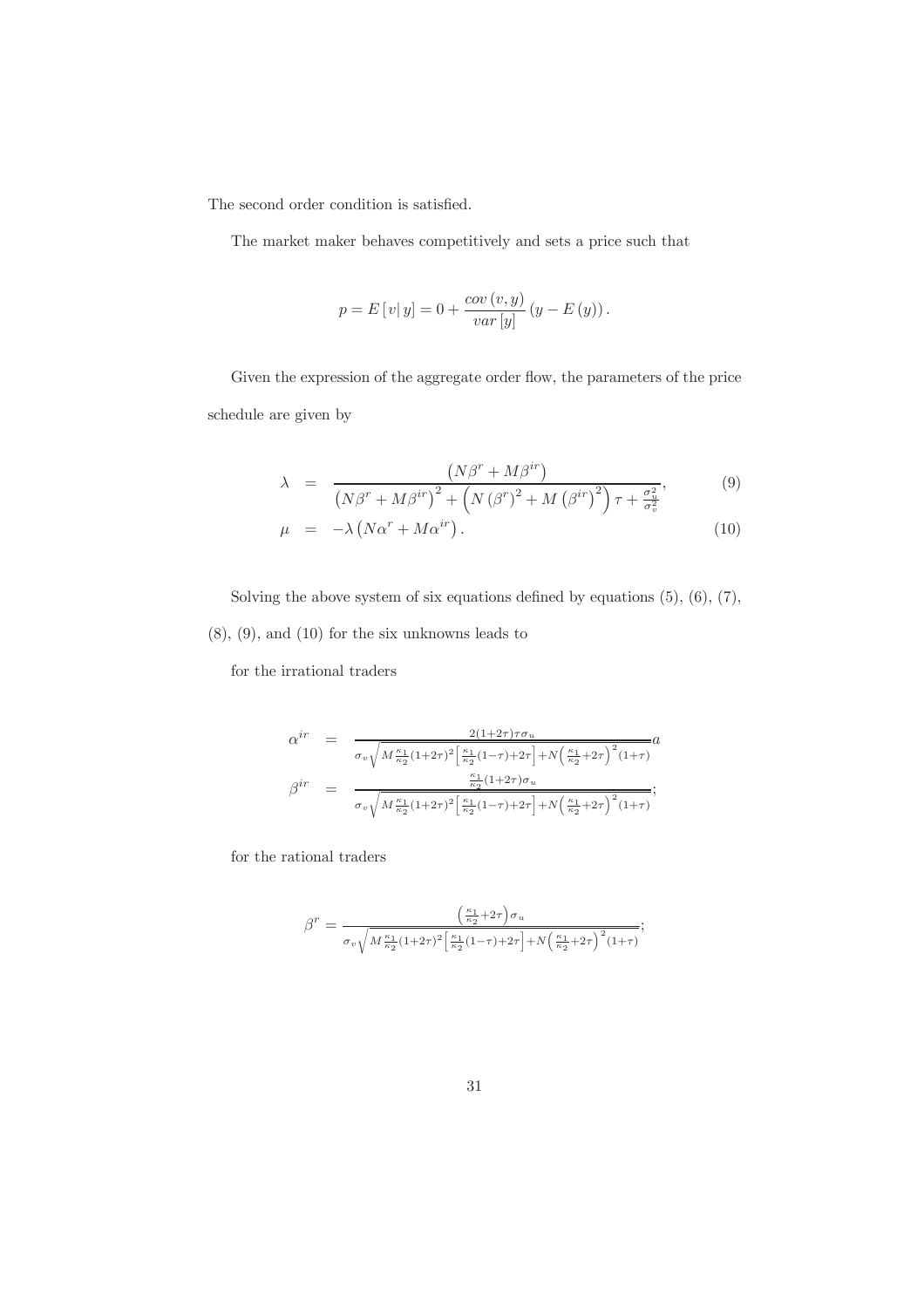for the market maker  $\,$ 

$$
\mu = -\frac{2M(1+2\tau)\tau}{(2\tau+N+1)\left(\frac{\kappa_1}{\kappa_2}+2\tau\right)+M\frac{\kappa_1}{\kappa_2}(2\tau+1)}a,
$$
\n
$$
\lambda = \frac{\sigma_v\sqrt{M\frac{\kappa_1}{\kappa_2}(1+2\tau)^2\left[\frac{\kappa_1}{\kappa_2}(1-\tau)+2\tau\right]+N\left(\frac{\kappa_1}{\kappa_2}+2\tau\right)^2(1+\tau)}}{\sigma_u\left[(2\tau+N+1)\left(\frac{\kappa_1}{\kappa_2}+2\tau\right)+M\frac{\kappa_1}{\kappa_2}(2\tau+1)\right]}.
$$

2. Expected Profits: The expected profit of any trader,  $h = ir$  or r, can be written as

$$
E\left(\Pi^h\right) = E\left(\left(v-p\right)x^h\right) = E\left(\left(v-\mu-\lambda y\right)\left(\beta^h\left(v+\varepsilon_h\right)+\alpha^h\right)\right).
$$

Given the expression of  $y$  and after simplification of some of the terms, the expected profit is equal to

$$
E(\Pi^{h}) = E\left[ \left( v - \lambda \left( (N\beta^{r} + M\beta^{ir}) v + \beta^{r} \sum_{i=1}^{N} \varepsilon_{i} + \beta^{ir} \sum_{j=1}^{M} \varepsilon_{j} + u \right) \right) \times \left( \beta^{h} (v + \varepsilon_{h}) + \alpha^{h} \right) \right].
$$

All random variables are independent and have a zero mean, we therefore get

$$
E(\Pi^h) = E\left(v^2\beta^h\left(1 - \lambda\left(N\beta^r + M\beta^{ir}\right)\right) - \lambda\beta^h \varepsilon^h \left(\beta^r \sum_{i=1}^N \varepsilon_i + \beta^{ir} \sum_{j=1}^M \varepsilon_j\right)\right).
$$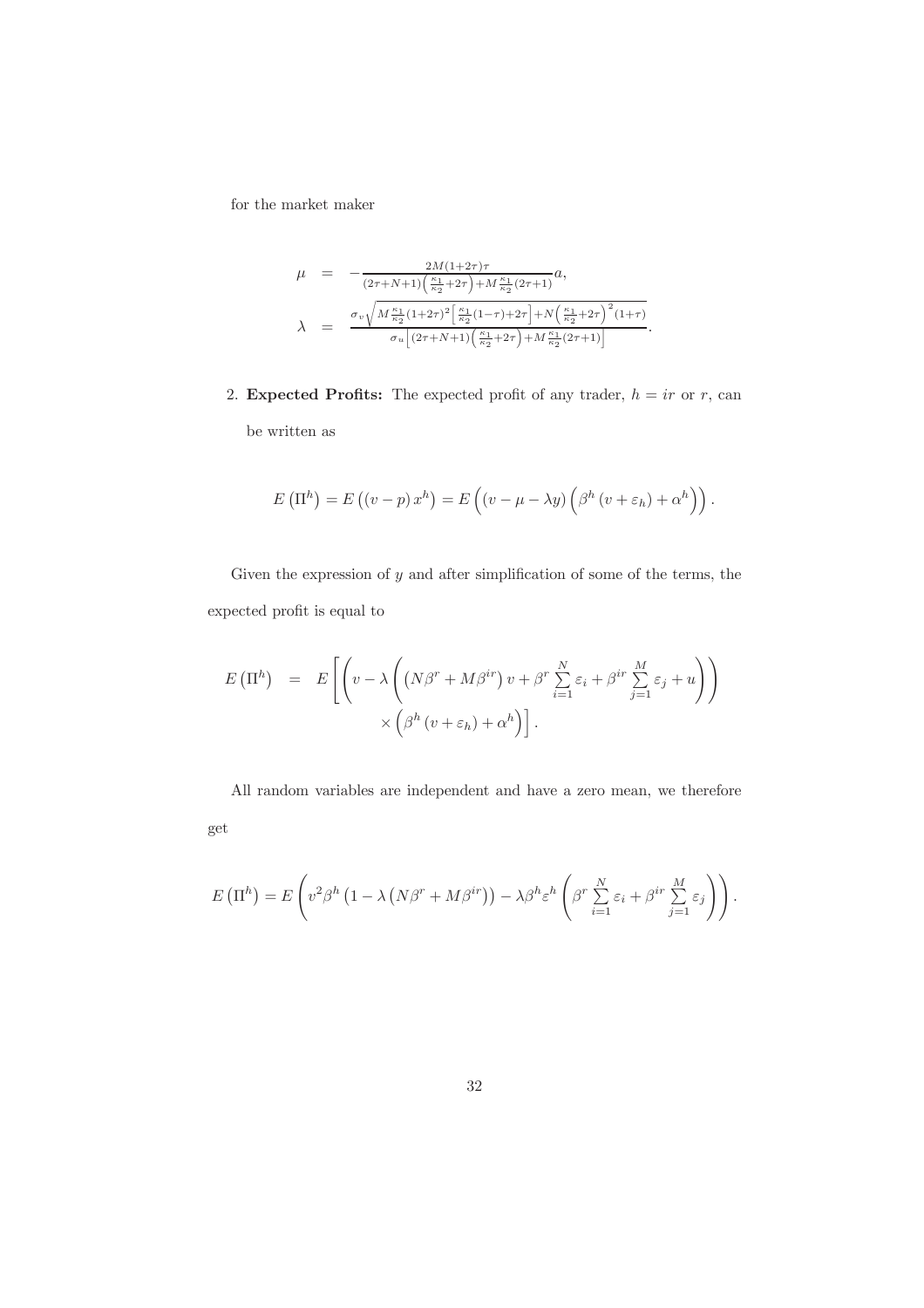This expression simplifies to

 $% \left\vert \cdot \right\vert$  for the irrational trader

$$
E\left(\Pi^{ir}\right) = \beta^{ir}\left[\sigma_v^2\left(1 - \lambda\left(N\beta^r + M\beta^{ir}\right)\right) - \lambda\beta^{ir}\sigma_{\varepsilon}^2\right],
$$

and for the rational trader

$$
E\left(\Pi^h\right) = \beta^r \left[\sigma_v^2 \left(1 - \lambda \left(N\beta^r + M\beta^{ir}\right)\right) - \lambda \beta^r \sigma_\varepsilon^2\right]
$$

Using the expressions of  $\beta^r,$  and  $\beta^{ir}$  and after some simplifications we obtain for each type of traders

$$
E(\Pi^{ir}) = \frac{\sigma_v^2 (1+2\tau)^2 \frac{\kappa_1}{\kappa_2} \left[ \frac{\kappa_1}{\kappa_2} (1-\tau) + 2\tau \right]}{\lambda \left( (2\tau + N + 1) \left( \frac{\kappa_1}{\kappa_2} + 2\tau \right) + M \frac{\kappa_1}{\kappa_2} (2\tau + 1) \right)^2},
$$
  

$$
E(\Pi^r) = \frac{\sigma_v^2 (1+\tau) \left[ \frac{\kappa_1}{\kappa_2} + 2\tau \right]^2}{\lambda \left( (2\tau + N + 1) \left( \frac{\kappa_1}{\kappa_2} + 2\tau \right) + M \frac{\kappa_1}{\kappa_2} (2\tau + 1) \right)^2}.
$$

Having the expression of the expected profit for irrational traders and for rational traders, we can compare them. We compute the difference in expected profits. Given the above expressions, finding the sign of  $E(\Pi^{ir}) - E(\Pi^r)$  is equivalent to finding the sign of

$$
(1+2\tau)^2 \frac{\kappa_1}{\kappa_2} \left[ \frac{\kappa_1}{\kappa_2} (1-\tau) + 2\tau \right] - (1+\tau) \left[ \frac{\kappa_1}{\kappa_2} + 2\tau \right]^2.
$$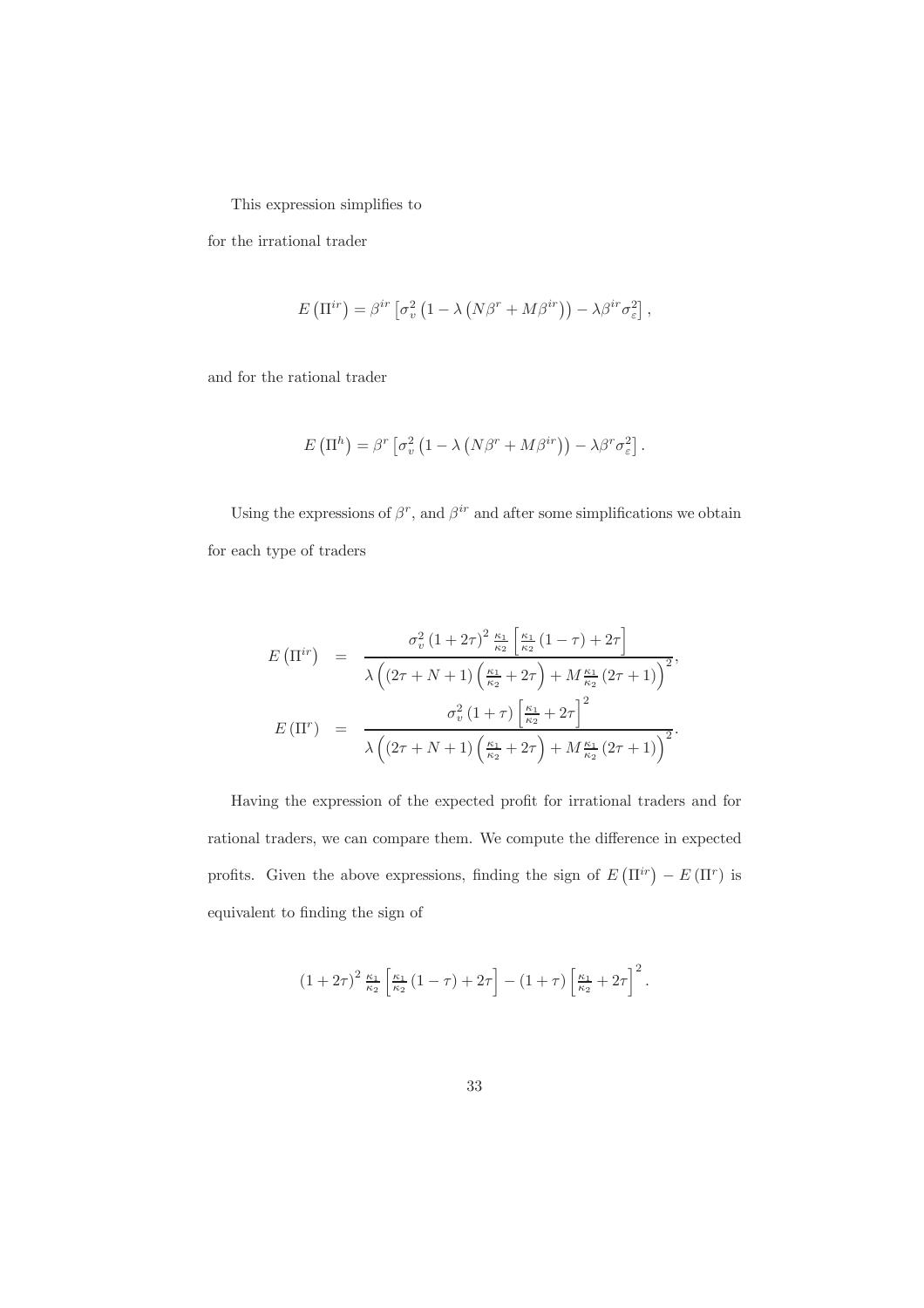It is straightforward to prove that the previous expression is equal to

$$
2\tau \left(\frac{\kappa_1}{\kappa_2} - 1\right) \left[\frac{\kappa_1}{\kappa_2} \left(1 - 2\tau^2\right) + 2\left(1 + \tau\right)\tau\right].\tag{11}
$$

Whenever  $\tau \leq \frac{1}{\sqrt{2}}$ , the expression (11) is of the sign of  $\kappa_1 - \kappa_2$  and when  $\kappa_1 - \kappa_2 > 0$  (< 0), we have  $E(\Pi^r) < E(\Pi^{ir})$  ( $E(\Pi^{ir}) < E(\Pi^r)$ ). Whenever  $\frac{1}{\sqrt{2}} < \tau$ , (11) has two positive roots  $\kappa_1 = \kappa_2$  and  $\frac{\kappa_1}{\kappa_2} = \frac{2(1+\tau)\tau}{2\tau^2-1}$ . One can prove that the latter is always greater than the former. For any  $\kappa_2$  and for  $\kappa_1$  in the interval  $\left[\kappa_2, \frac{2\kappa_2(1+\tau)\tau}{2\tau^2-1}\kappa_2\right]$  we have  $E(\Pi^r) < E(\Pi^{ir})$ , for any  $\kappa_2$  and for  $\kappa_1$  outside the interval we obtain that  $E(\Pi^{ir}) < E(\Pi^r)$ . Given the expression of the irrational's expected profit, one can see that if  $\tau > 1$  and  $\kappa_1 > \frac{2\tau}{\tau - 1} \kappa_2$ , irrational traders earn negative expected profits.

## Proof of Proposition 2 (Irrational Market Makers)

1. Equilibrium: After maximizing the traders expected utility we get for the different parameters

$$
\alpha^{ir} = -\frac{1}{\lambda (M+1)} \left[ \frac{\kappa_2 \tau}{\kappa_1 + \kappa_2 \tau} \left( 1 - \lambda (M-1) \beta^{ir} - \lambda N \beta^r \right) \right],
$$
  
\n
$$
\beta^{ir} = \frac{\kappa_1 (1 - \lambda N \beta^r)}{\lambda ((M+1) \kappa_1 + 2\tau \kappa_2)},
$$
  
\n
$$
\alpha^r = -\frac{1}{\lambda (N+1)} \left[ \mu + \lambda M \alpha^{ir} \right],
$$
  
\n
$$
\beta^r = \frac{1 - \lambda M \beta^{ir}}{\lambda (N+1 + 2\tau)}.
$$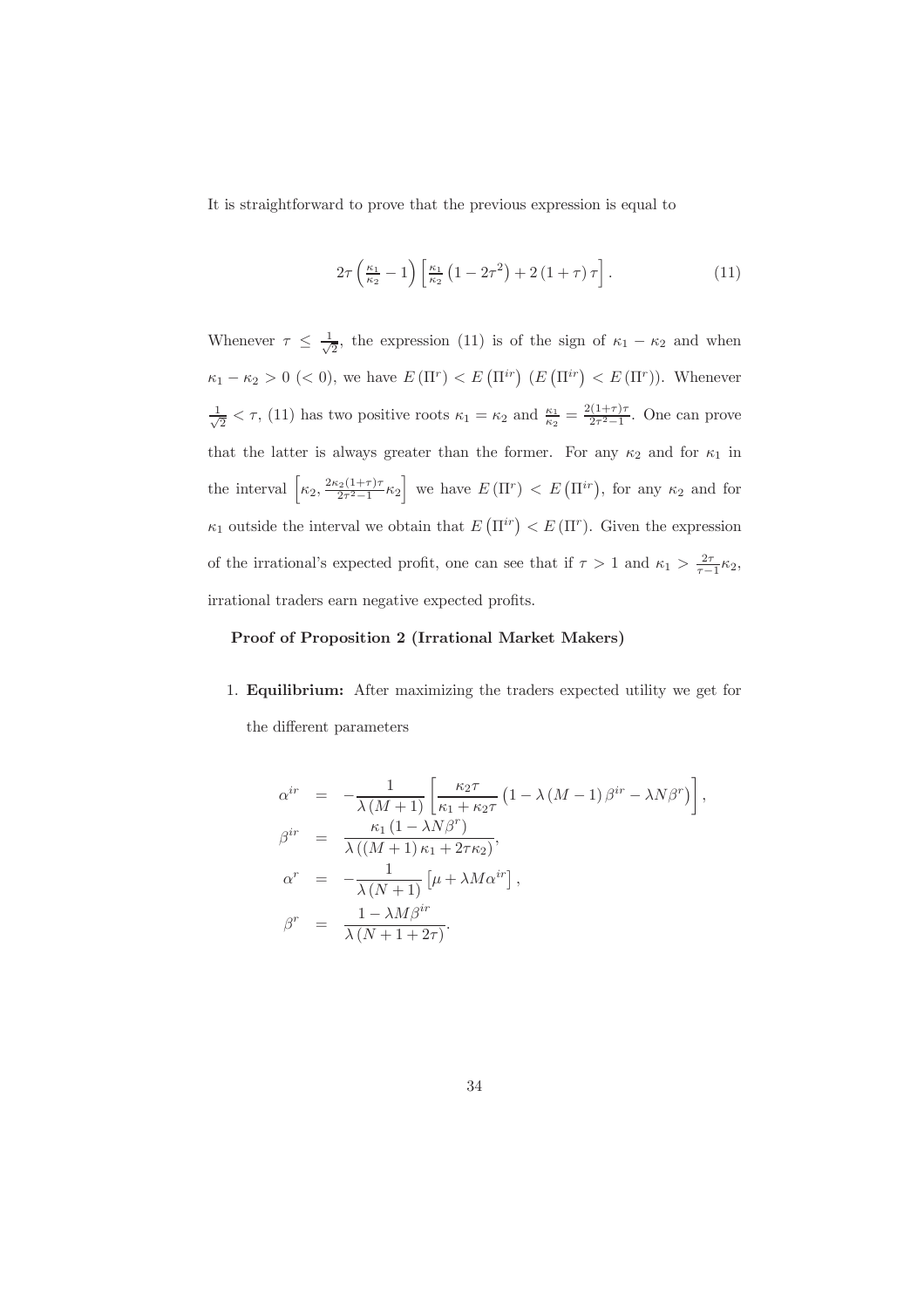The market maker sets a price,  $p$ , such that

$$
p = \bar{E} [\tilde{v} | y] = \bar{E} [\tilde{v}] + \frac{\overline{cov} (\tilde{v}, y)}{\overline{var} (y)} (y - \bar{E} (y)),
$$

where the upper bar denotes that the expectation, covariance and variance are computed given the wrong beliefs of the market maker.

Given the market maker's additive misperception we obtain

$$
\lambda = \frac{\left(M\beta^{ir} + N\beta^r\right)\frac{1}{\kappa}}{\left(M\beta^{ir} + N\beta^r\right)^2\frac{1}{\kappa} + \left(M\beta^{ir^2} + N\beta^{r^2}\right)\tau + \frac{\sigma_u^2}{\sigma_v^2}},\tag{12}
$$

$$
\mu = \left(1 - \lambda M \beta^{ir} - \lambda N \beta^r\right) \overline{a} - \lambda M \alpha^{ir} - \lambda N \alpha^r. \tag{13}
$$

Solving the above system of six equations with six unknowns leads to

for the irrational traders

$$
\alpha^{ir} = \frac{(2\tau+1)\left(2\tau a - \bar{a}\left(\frac{\kappa_1}{\kappa_2} + 2\tau\right)\right)\sigma_u}{\sigma_v\sqrt{M\frac{\kappa_1}{\kappa_2}(1+2\tau)^2\left[\frac{\kappa_1}{\kappa_2}\left(\frac{1}{\kappa}-\tau\right)+2\tau\right]+N\left(\frac{\kappa_1}{\kappa_2}+2\tau\right)^2\left((2\tau+1)\frac{1}{\kappa}-\tau\right)}},
$$
\n
$$
\beta^{ir} = \frac{\frac{\kappa_1}{\kappa_2}(2\tau+1)\sigma_u}{\sigma_v\sqrt{M\frac{\kappa_1}{\kappa_2}(1+2\tau)^2\left[\frac{\kappa_1}{\kappa_2}\left(\frac{1}{\kappa}-\tau\right)+2\tau\right]+N\left(\frac{\kappa_1}{\kappa_2}+2\tau\right)^2\left((2\tau+1)\frac{1}{\kappa}-\tau\right)}},
$$

for the rational traders

$$
\alpha^{r} = -\frac{\bar{a} \left(\frac{\kappa_{1}}{\kappa_{2}} + 2\tau\right) (2\tau + 1) \sigma_{u}}{\sigma_{v} \sqrt{M \frac{\kappa_{1}}{\kappa_{2}} (1 + 2\tau)^{2} \left[\frac{\kappa_{1}}{\kappa_{2}} \left(\frac{1}{\kappa} - \tau\right) + 2\tau\right] + N \left(\frac{\kappa_{1}}{\kappa_{2}} + 2\tau\right)^{2} \left((2\tau + 1)\frac{1}{\kappa} - \tau\right)}},
$$
\n
$$
\beta^{r} = \frac{\left(\frac{\kappa_{1}}{\kappa_{2}} + 2\tau\right) \sigma_{u}}{\sigma_{v} \sqrt{M \frac{\kappa_{1}}{\kappa_{2}} (1 + 2\tau)^{2} \left[\frac{\kappa_{1}}{\kappa_{2}} \left(\frac{1}{\kappa} - \tau\right) + 2\tau\right] + N \left(\frac{\kappa_{1}}{\kappa_{2}} + 2\tau\right)^{2} \left((2\tau + 1)\frac{1}{\kappa} - \tau\right)}},
$$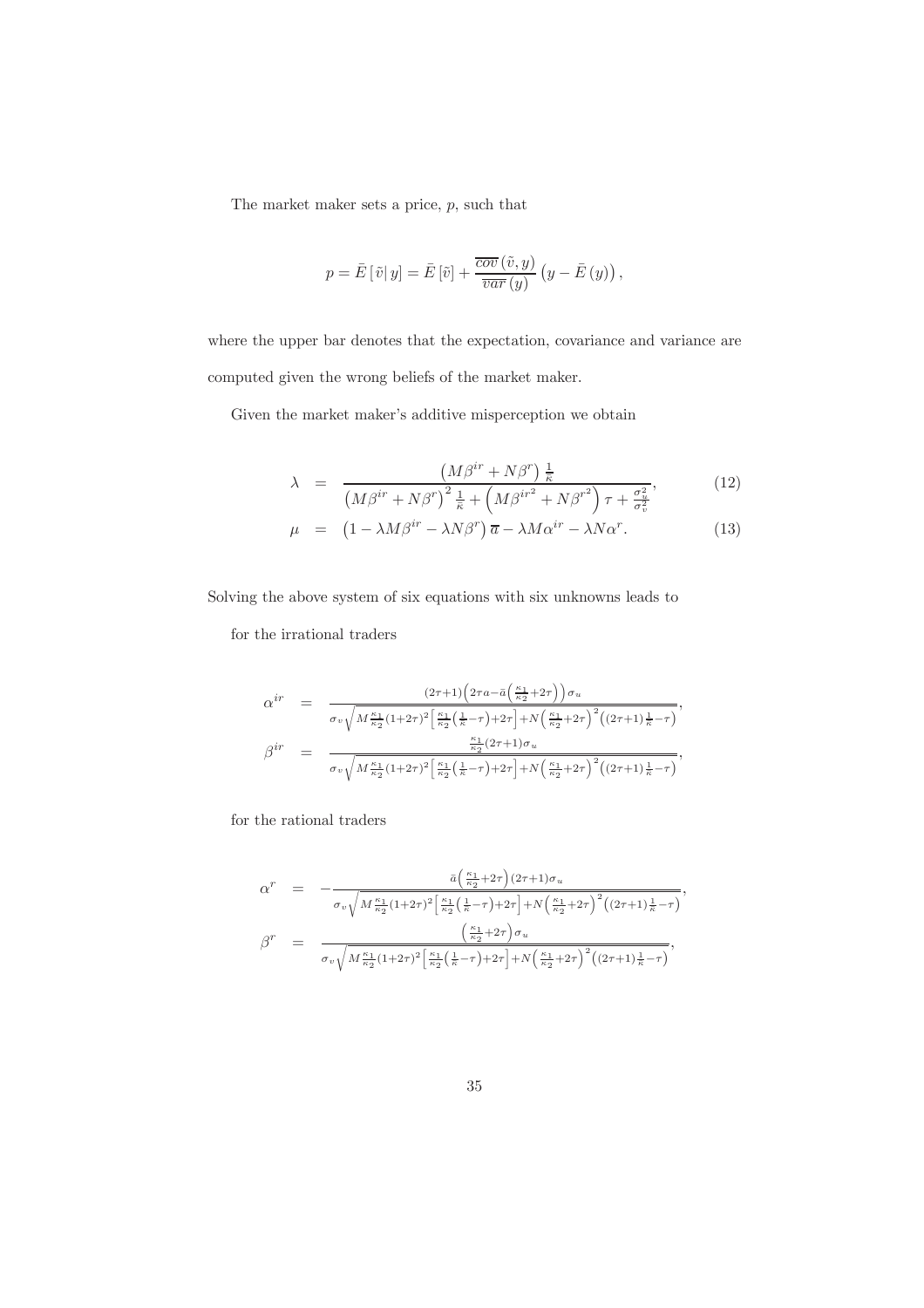for the market maker

$$
\mu = \frac{(2\tau+1)\left[\bar{a}\left(\frac{\kappa_{1}}{\kappa_{2}}+2\tau\right)(M+N+1)-2M\tau a\right]}{M\frac{\kappa_{1}}{\kappa_{2}}(2\tau+1)+(2\tau+N+1)\left(\frac{\kappa_{1}}{\kappa_{2}}+2\tau\right)},
$$
\n
$$
\lambda = \frac{\sigma_{v}\sqrt{M\frac{\kappa_{1}}{\kappa_{2}}(1+2\tau)^{2}\left[\frac{\kappa_{1}}{\kappa_{2}}\left(\frac{1}{\kappa}-\tau\right)+2\tau\right]+N\left(\frac{\kappa_{1}}{\kappa_{2}}+2\tau\right)^{2}\left((2\tau+1)\frac{1}{\kappa}-\tau\right)}}{\left[M\frac{\kappa_{1}}{\kappa_{2}}(2\tau+1)+N\left(\frac{\kappa_{1}}{\kappa_{2}}+2\tau\right)+(2\tau+1)\left(\frac{\kappa_{1}}{\kappa_{2}}+2\tau\right)\right]\sigma_{u}}.
$$

2. Expected Profits Follow the same steps as in proposition 2 for the expected profits of the traders.

The market maker's expected profit are equal to

$$
E\left[\Pi^{MM}\right] = -NE\left(\Pi^r\right) - ME\left(\Pi^{ir}\right) + E\left(\Pi^{Liq}\right).
$$

It is straightforward to show that the expected profit of the liquidity traders,  $E(\Pi^{Liq})$ , are equal to  $\lambda \sigma_u^2$ . Plug the expressions found for the two types of traders and for the liquidity traders into the expression above and after some manipulations, one can get

for the irrational traders

$$
E\left[\Pi^{ir}\right] = \frac{(2\tau+1)^2}{\lambda d^2} \left[\sigma_v^2 \frac{\kappa_1}{\kappa_2} \left(\frac{\kappa_1}{\kappa_2} \left(1-\tau\right)+2\tau\right) \right.
$$

$$
-\bar{a}\left(\frac{\kappa_1}{\kappa_2}+2\tau\right) \times \left(2\tau a - \left(\frac{\kappa_1}{\kappa_2}+2\tau\right)\bar{a}\right),
$$

 $% \left\vert \cdot \right\vert$  for the rational traders

$$
E\left[\Pi^r\right] = \frac{\left(\frac{\kappa_1}{\kappa_2} + 2\tau\right)^2}{\lambda d^2} \left[\sigma_v^2 \left(\tau + 1\right) + \bar{a}^2 \left(2\tau + 1\right)^2\right],
$$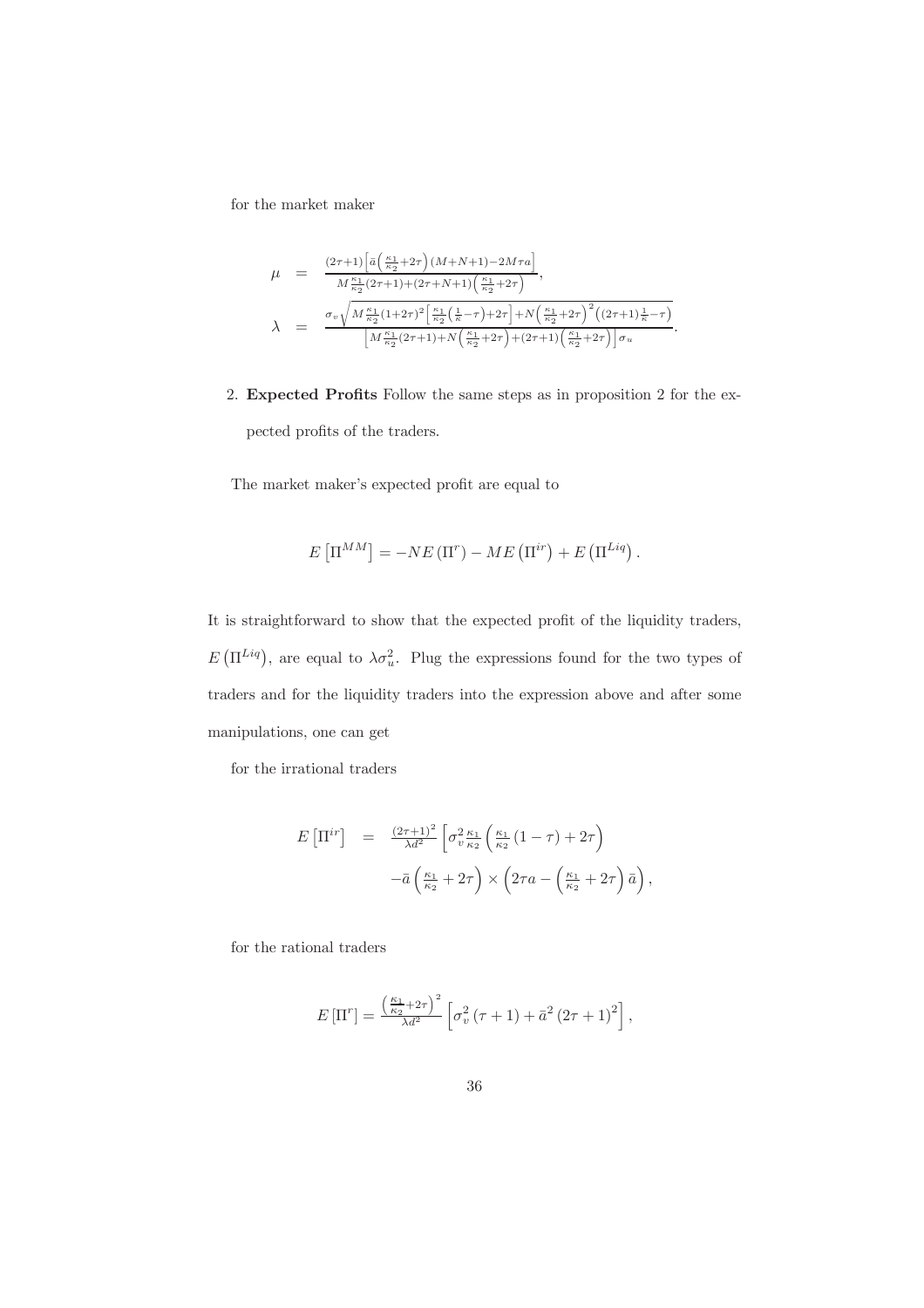for the market maker

$$
E\left[\Pi^{MM}\right] = \frac{(2\tau+1)\left(\frac{\kappa_1}{\kappa_2}+2\tau\right)}{\lambda d^2} \left[\sigma_v^2\left(\frac{1}{\bar{\kappa}}-1\right)\left(M\frac{\kappa_1}{\kappa_2}\left(2\tau+1\right)+N\left(\frac{\kappa_1}{\kappa_2}+2\tau\right)\right) + \bar{a}\left(2\tau+1\right)\left(2M\tau a - \bar{a}\left(\frac{\kappa_1}{\kappa_2}+2\tau\right)\left(M+N\right)\right)\right],
$$

where  $d = (2\tau + N + 1) \left(\frac{\kappa_1}{\kappa_2} + 2\tau\right) + M \frac{\kappa_1}{\kappa_2} (2\tau + 1)$ . The comparison of the expected profits is straightforward and follows the same steps as in porposition  $1.$ 

## Proof of Result:

The volume is given by

$$
y = \sum_{i=1}^{N} x_i^r + \sum_{j=1}^{M} x_j^{ir} + u.
$$

Given the form of both  $x_i^r$  and  $x_j^{ir}$  , we have that they both follow a normal distribution such that

$$
x_i^r \sim N\left(\alpha^r, \sigma_v^2 \left(\beta^r\right)^2 (1+\tau)\right) = N\left(\alpha^r, \sigma_r^2\right)
$$
  

$$
x_j^{ir} \sim N\left(\alpha^{ir}, \sigma_v^2 \left(\beta^{ir}\right)^2 (1+\tau)\right) = N\left(\alpha^{ir}, \sigma_{ir}^2\right).
$$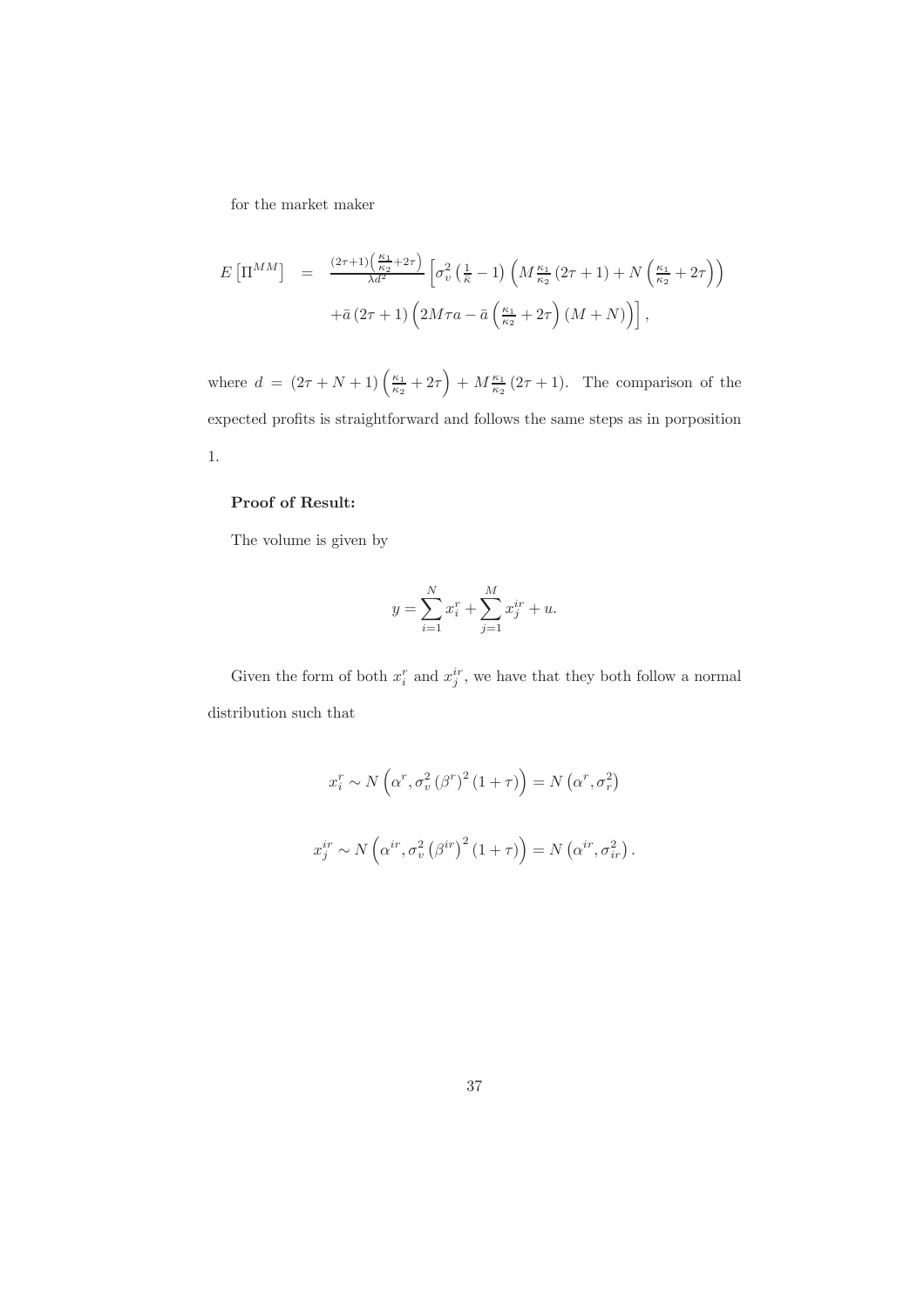From Leone et al. (1961) we obtain

$$
E[|x_i^r|] = \sigma_r \sqrt{\frac{2}{\pi}} \exp\left(-\frac{(\alpha^r)^2}{2\sigma_r^2}\right) + \alpha^r \operatorname{erf}\left(\frac{\alpha^r}{\sqrt{2\sigma_r^2}}\right),
$$
  
\n
$$
E[|x_j^r|] = \sigma_{ir} \sqrt{\frac{2}{\pi}} \exp\left(-\frac{(\alpha^{ir})^2}{2\sigma_{ir}^2}\right) + \alpha^{ir} \operatorname{erf}\left(\frac{\alpha^{ir}}{\sqrt{2\sigma_{ir}^2}}\right),
$$
  
\n
$$
E[|u|] = \sigma_u \sqrt{\frac{2}{\pi}},
$$

where the function erf  $(x) = \frac{2}{\pi} \int_0^x e^{-t^2} dt$ .

The expected volume or trading volume is then defined as

$$
E\left[\sum_{i=1}^{N} |x_i^r| + \sum_{j=1}^{M} |x_j^{ir}| + |u|\right] = E\left[|u|\right] + NE\left[|x_i^r|\right] + ME\left[|x_j^{ir}|\right].
$$

This leads to the expected volume equal to

$$
\sqrt{\frac{2}{\pi}} \left\{ \sigma_u + N \sigma_r \exp\left(-\frac{(\alpha^r)^2}{2\sigma_r^2}\right) + M \sigma_{ir} \exp\left(-\frac{(\alpha^{ir})^2}{2\sigma_{ir}^2}\right) \right\} + N\alpha^r \operatorname{erf}\left(\frac{\alpha^r}{\sqrt{2\sigma_r^2}}\right) + M\alpha^{ir} \operatorname{erf}\left(\frac{\alpha^{ir}}{\sqrt{2\sigma_{ir}^2}}\right).
$$

Given the expressions of  $\alpha^r$ ,  $\alpha^{ir}$ ,  $\sigma_r^2$ , and  $\sigma_{ir}^2$  we obtain for the expected volume

$$
\sqrt{\frac{2}{\pi}} \left\{ \sigma_u + N \sigma_r \exp\left(-\frac{(\overline{a}(2\tau+1))^2}{2\sigma_v^2(1+\tau)}\right) + M \sigma_{ir} \exp\left(-\frac{\left(2\tau a - \overline{a}\left(\frac{\kappa_1}{\kappa_2} + 2\tau\right)\right)^2}{2\sigma_v^2\left(\frac{\kappa_1}{\kappa_2}\right)^2(1+\tau)}\right) \right\}
$$

$$
+ N \alpha^r \operatorname{erf}\left(\frac{\overline{a}(2\tau+1)}{\sigma_v \sqrt{2(1+\tau)}}\right) + M \alpha^{ir} \operatorname{erf}\left(\frac{2\tau a - \overline{a}\left(\frac{\kappa_1}{\kappa_2} + 2\tau\right)}{\frac{\kappa_1}{\kappa_2} \sigma_v \sqrt{2(1+\tau)}}\right).
$$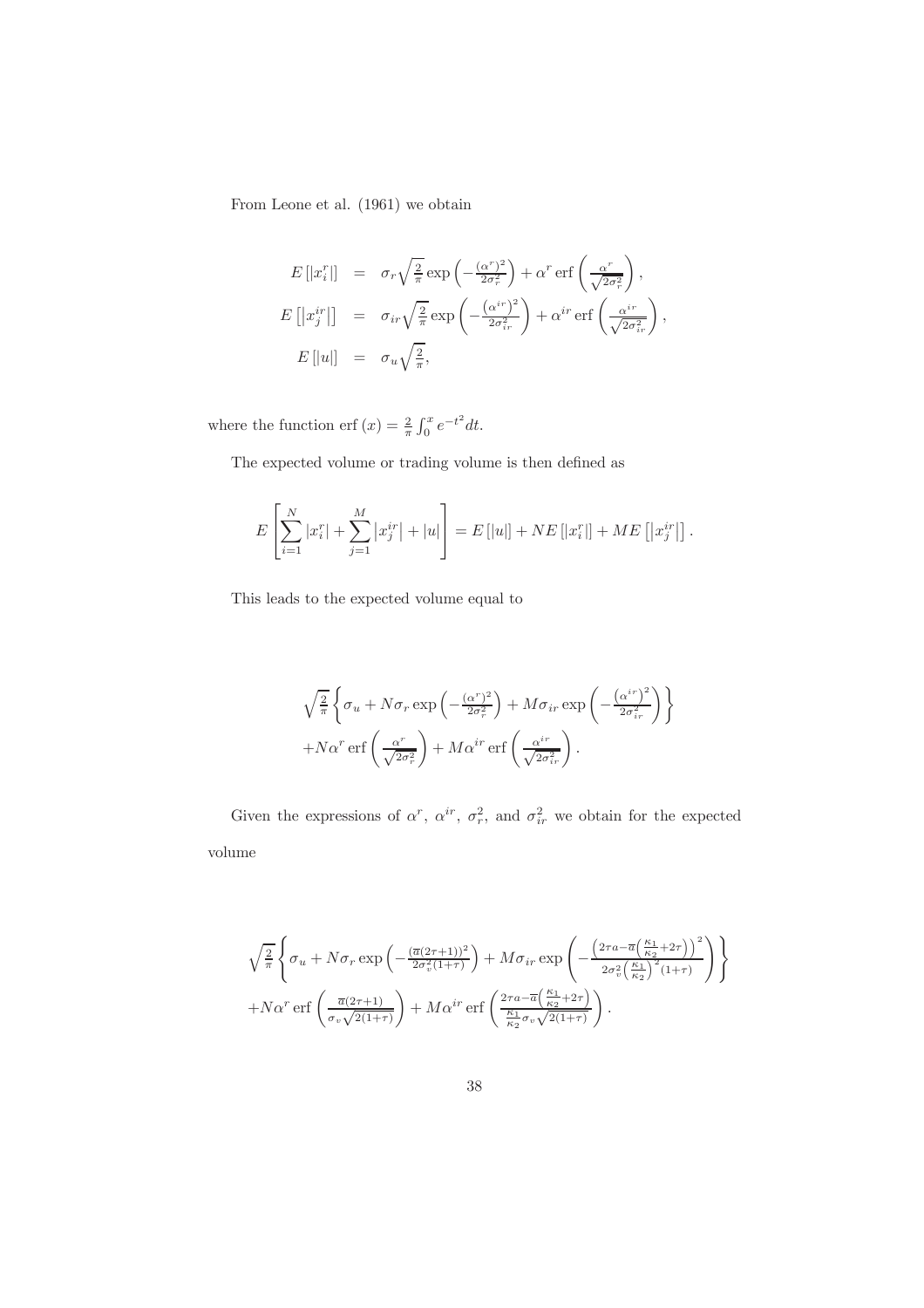#### **Bibliography**  $\overline{7}$

Biais, B., D. Hilton, K. Mazurier, and S. Pouget. "Judgemental Overconfidence, Self-Monitoring and Trading Performance in an Experimental Financial Market," Review of Economic Studies, Vol. 72, No. 2 (2005).

Benos, A. "Aggressiveness and Survival of Overconfident Traders," Journal of Financial Markets, Vol. 1 (1998), 353-383.

Bloomfield, R., R. Libby and M. W. Nelson. "Underreactions, Overreactions and Moderated Confidence," Journal of Financial Markets, Vol. 3 (2000) 113-137.

Caballé, J., and J. Sákovics. "Speculating Against an Overconfident Market," Journal of Financial Markets, Vol. 6 (2003) 199-225.

Daniel, K., D. Hirshleifer and A. Subrahmanyam. "Investor Psychology and Security Market Under-and Overreactions," Journal of Finance, Vol. 53, No. 6  $(1998)$  1839-1885.

De Long, J. B., A. Shleifer, L. H. Summers and R. J. Waldmann. "Noise Trader Risk in Financial Markets," Journal of Political Economy, Vol. 98, No. 4 (1990) 703-738.

Debondt, W., and R. Thaler. "Does the Stock Market Overreact?" Journal of Finance, Vol. 40 (1985) 793-805.

Dow, J., and G. Gorton. "Noise Trading, Delegated Portfolio Management, and Economic Welfare," Journal of Political Economy, Vol. 105, No. 5 (1997) 1024-1050.

Gervais, S., and T. Odean. "Learning to be Confident," Review of Financial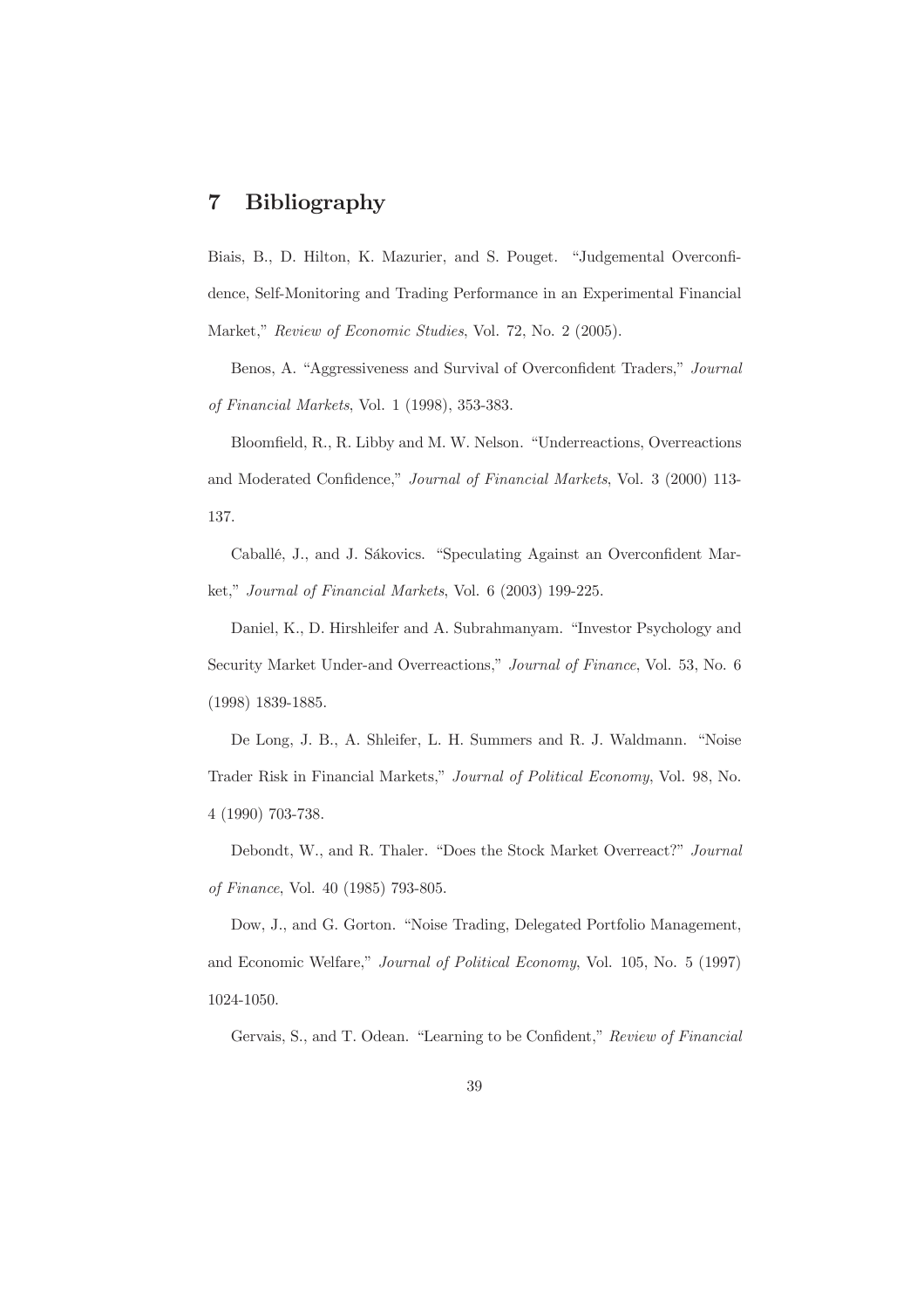*Studies*, Vol. 14, No. 1 (2001) 1-27.

Glaser, M., and M. Weber. "Overconfidence and Trading Volume," Geneva Risk and Insurance Review, Forthcoming (2007).

Greenwood, R., and S. Nagel. "Inexperienced Investors and Bubbles," Mimeo  $(2007).$ 

Harris, and Middleton. "The illusion of control and optimism about health: On being less at risk but no more in control than others," British Journal of Social Psychology, 33 (1994) 369-386.

Hilton, D. "The Psychology of Financial Decision-Making: Applications to Trading, Dealing and Investment Analysis," Journal of Psychology and the Financial Markets,  $(2001)$  37-53.

Hilton, D. "Overconfidence, Trading and Entrepreneurship: Cognitive and Cultural Processes in Risk-taking," in Contributions to Economic Analysis, Vol. 280 (2007).

Hoorens, V. "Why do Controllable Events Elicit Stronger Comparative Optimism than Controllable Events," International Review of Social Psychology  $(2001)$ .

Ito, T. "Foreign Exchange Rate Expectations: Micro Survey Data," American Economic Review, Vol. 80 (1990) 434-449.

Krichene, N. "Deriving Market Expectations for the Euro-Dollar Exchange Rate from Option Prices," IMF Working Paper, WP/04/196 (2004).

Kyle, A. S. "Continuous Auctions and Insider Trading," Econometrica, Vol. 53, No. 6 (1985) 1315-1336.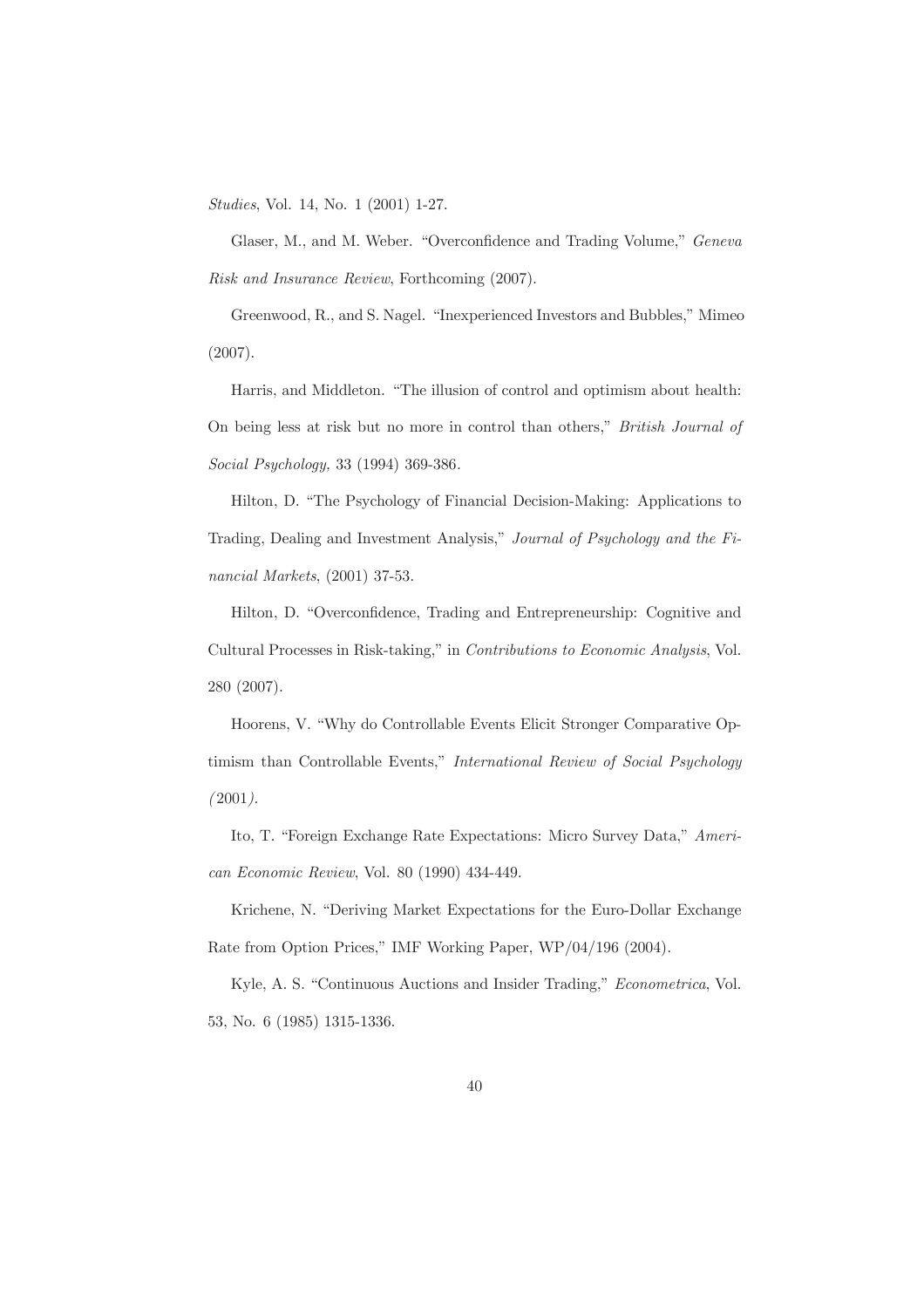Kyle, A. S., and F. A. Wang. "Speculation Duopoly with Agreement to Disagree: Can Overconfidence Survive the Market Test," Journal of Finance, Vol. 52, No. 5 (1997) 2073-2090.

Langer, E. "The Illusion of Control," Journal of Personality and Social Psychology, Vol. 32 (1975) 311-328.

Leone, F., L. Nelson, and R. Nottingham. "The Folded Normal Distribution," Technometrics, Vol. 3, No. 4 (1961) 543-550.

Oberlechner, T., and C. Osler. "Overconfidence in Currency Markets," Mimeo (2007).

Odean, T. "Are Investors Reluctant to Realize their Losses?," Journal of Finance, Vol. 53, No. 5 (1998a) 1775-1798.

Odean, T. "Volume, Volatility, Price, and Profit When all Traders are Above Average," *Journal of Finance*, Vol. 53, No. 6 (1998b) 1887-1924.

Odean, T. "Do Investors Trade Too Much," American Economic Review, Vol. 89, No. 5 (1999) 1279-1298.

Régner, I., D. Hilton, L. Cabantous, and S. Vautier. "Judgmental Overconfidence: One Positive Illusion or Many?," Mimeo Toulouse (2004).

Ritter, J. "The Long-Run Performance of Initial Public Offerings," Journal

of Finance, Vol. 46, No. 1 (1991) 3-27.

Russo, J., and P. Schoemaker. "Confident Decision-Making: How to Make the Right Decision Every Time," London: Piatkus (1991).

Shiller, R. "Do Stock Prices Move Too Much to Be Justified by Subsequent Changes in Dividends?," American Economic Review, Vol. 71 (1981) 421-435.